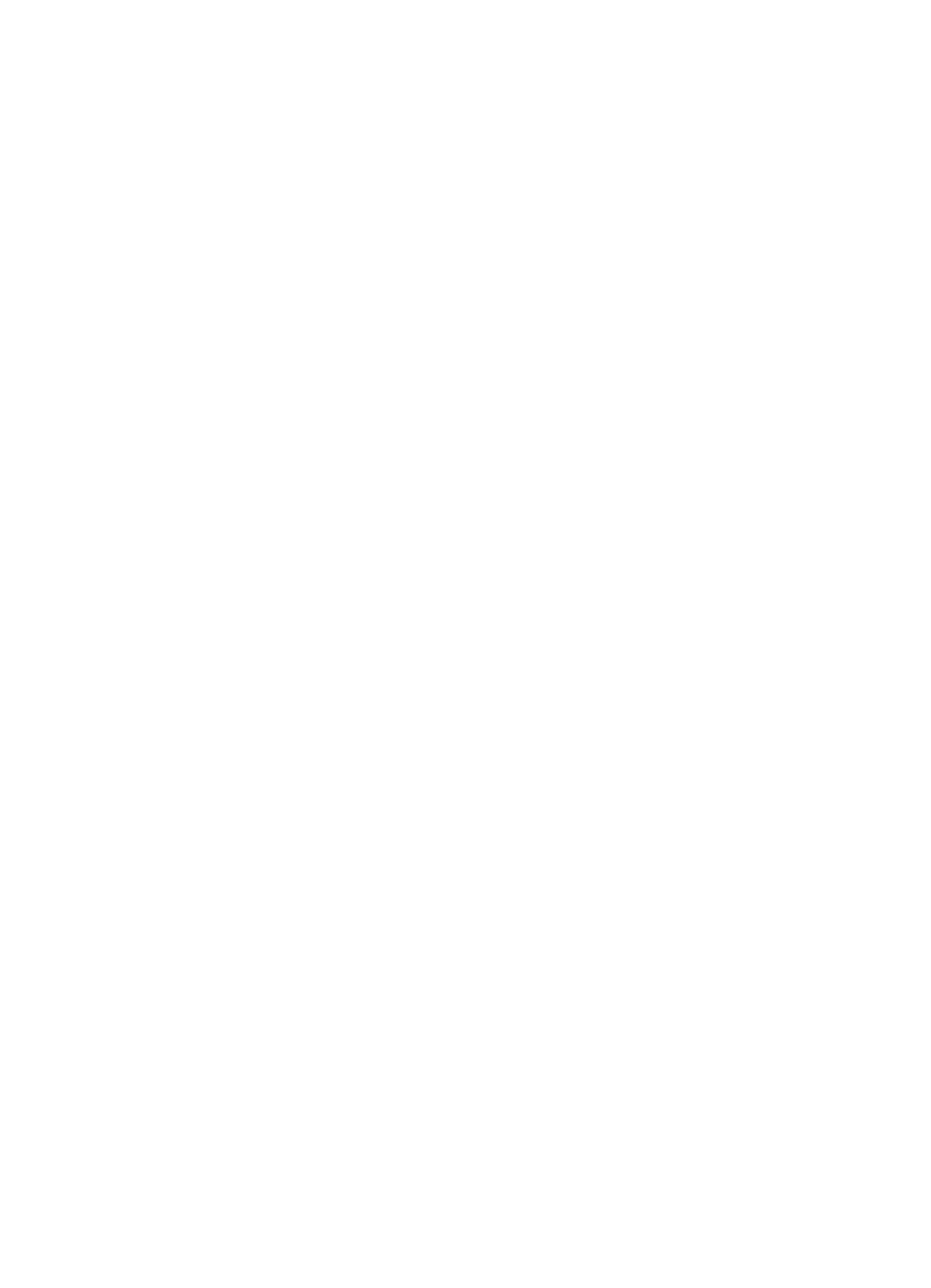HP Scanjet 4600 series scanner

**User's Manual**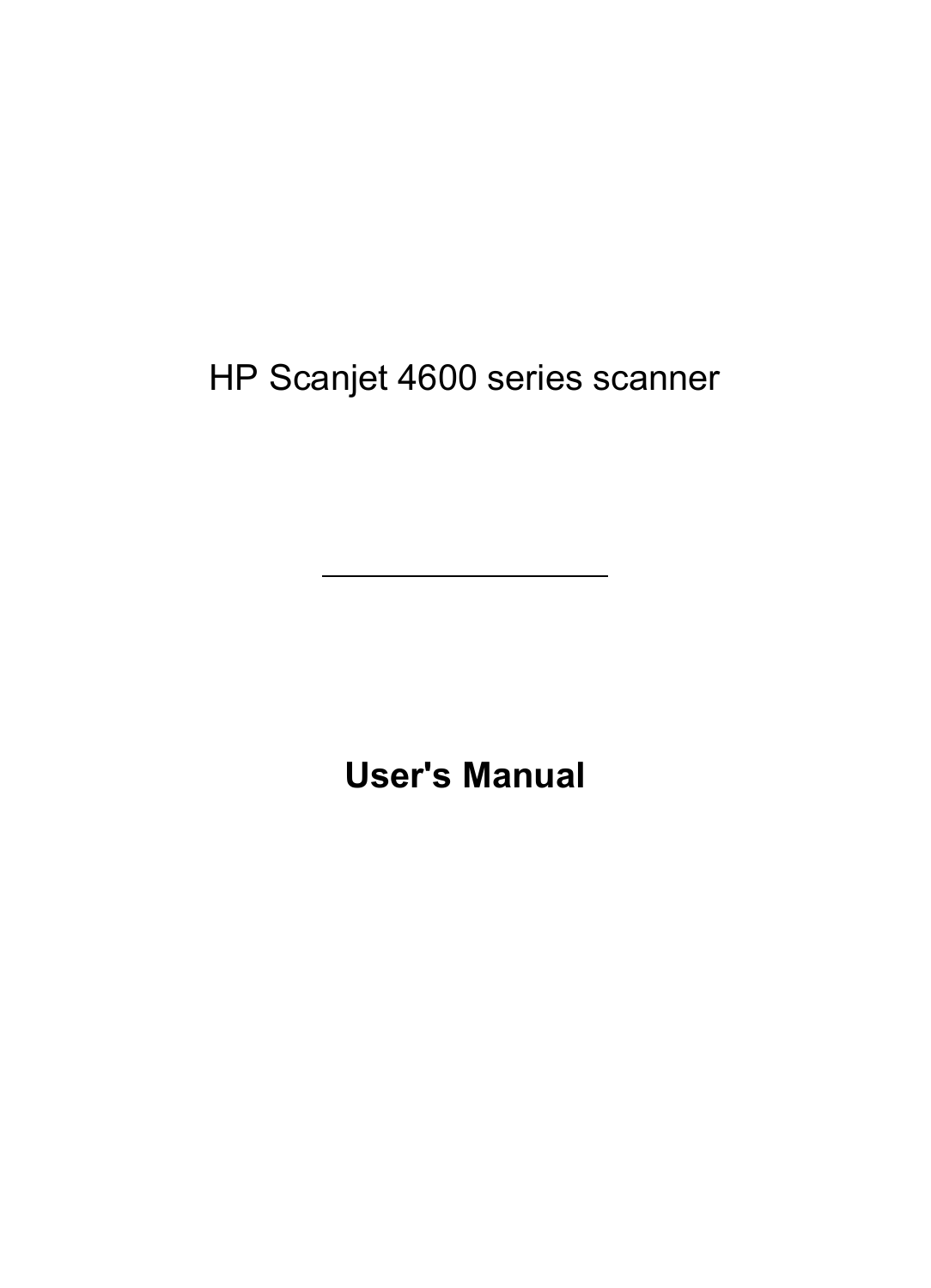#### **Legal information**

#### **Copyright And License**

© 2004 Copyright Hewlett-Packard Development Company, L.P.

Reproduction, adaptation or translation without prior written permission is prohibited, except as allowed under the copyright laws.

The information contained herein is subject to change without notice. The only warranties for HP products and services are set forth in the express warranty statements accompanying such products and services. Nothing herein should be construed as constituting an additional warranty. HP shall not be liable for technical or editorial errors or omissions contained herein.

**Trademark Credits**

Energy Star ( $\overbrace{\mathcal{L}}^{\mathcal{L}}$ ) is a U.S. registered service mark of the United States Environmental Protection Agency.

Microsoft and Windows are registered trademarks of Microsoft Corporation. All other product names mentioned herein may be trademarks of their respective companies.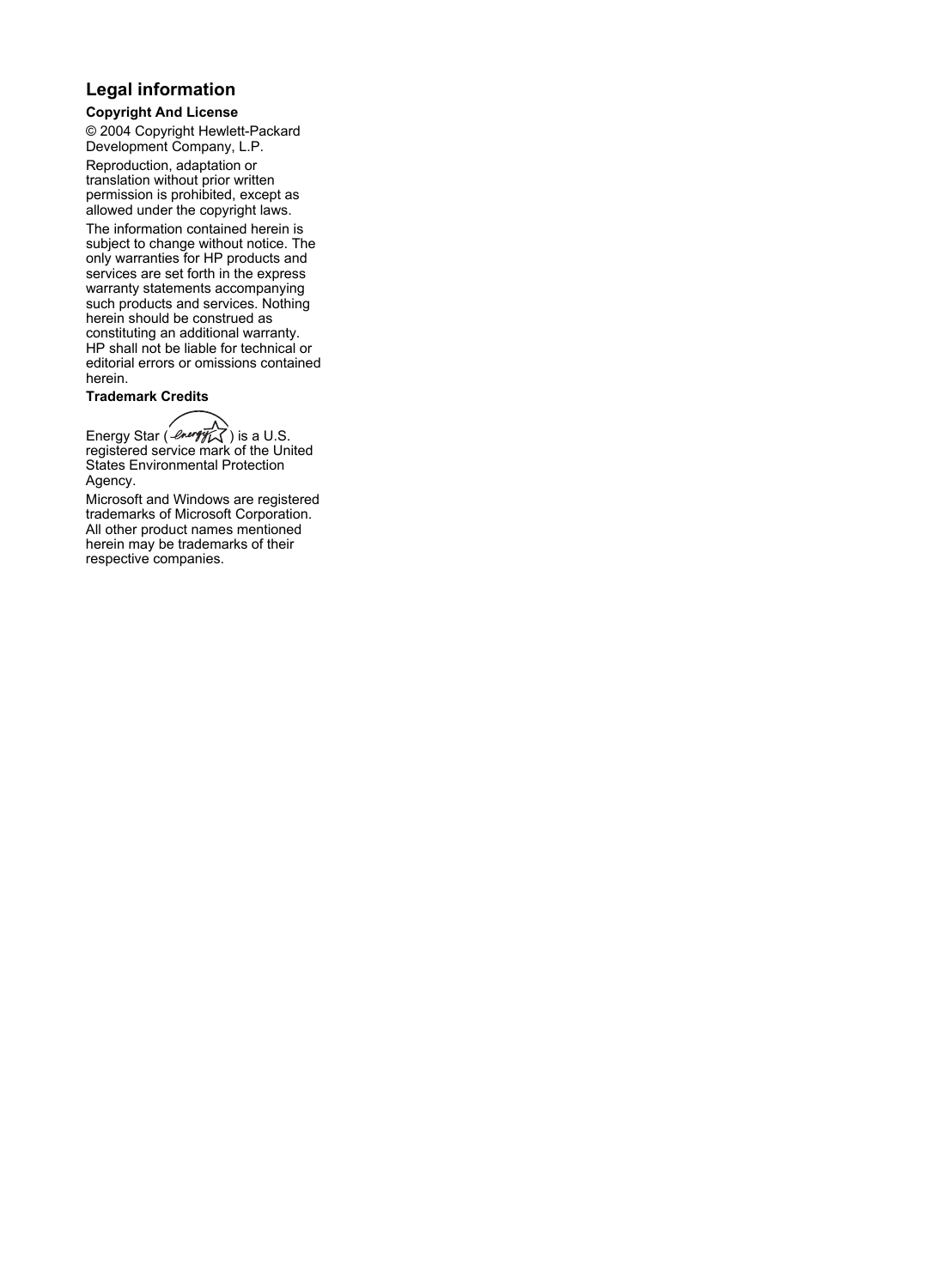# **Contents**

| 1 |  |
|---|--|
|   |  |
|   |  |
|   |  |
|   |  |
|   |  |
|   |  |
|   |  |
|   |  |
|   |  |
|   |  |
|   |  |
|   |  |
|   |  |
|   |  |
|   |  |
|   |  |
| 2 |  |
|   |  |
|   |  |
|   |  |
|   |  |
| 3 |  |
|   |  |
|   |  |
|   |  |
|   |  |
|   |  |
|   |  |
| 4 |  |
|   |  |
|   |  |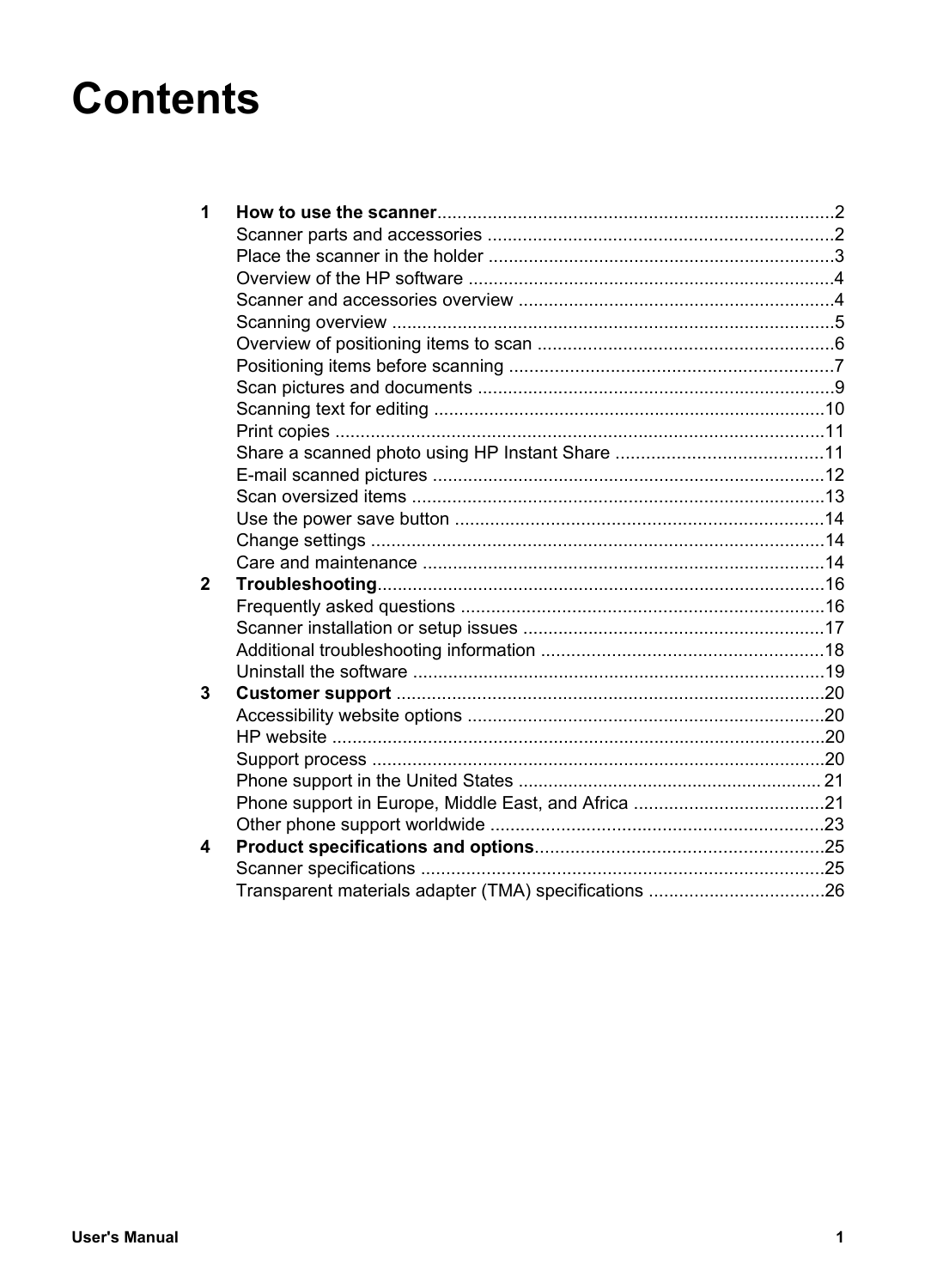# <span id="page-5-0"></span>**1 How to use the scanner**

This manual describes the operation of the HP Scanjet 4600 series see-through scanner, including how to use the scanner, customer support, and installation troubleshooting. For installation procedures, see the Setup Poster. For scanning software procedures, see the HP Image Zone software on-screen help.

This section presents an overview of the scanner and information about how to use and care for the scanner.

**Note If you have installed HP Windows software from CD 2**, the software names in the documentation differ as follows from what was installed: **1**) Your software is named HP Photo & Imaging instead of HP Image Zone; **2**) Your picture management software is called HP Photo & Imaging Gallery instead of HP Image Zone. There may be other terminology differences between the software you installed and the documentation.

### **Scanner parts and accessories**

The HP Scanjet 4600 series scanner comes with the following parts:



**HP Scanjet 4600/4630 scanner**

- 1 Scanner
- 2 Horizontal holder, with a hinge to hold the scanner. Used for positioning and holding items for scanning.
- 3 Optional transparent materials adapter (TMA) for scanning 35 mm slides and negatives.
- 4 Power supply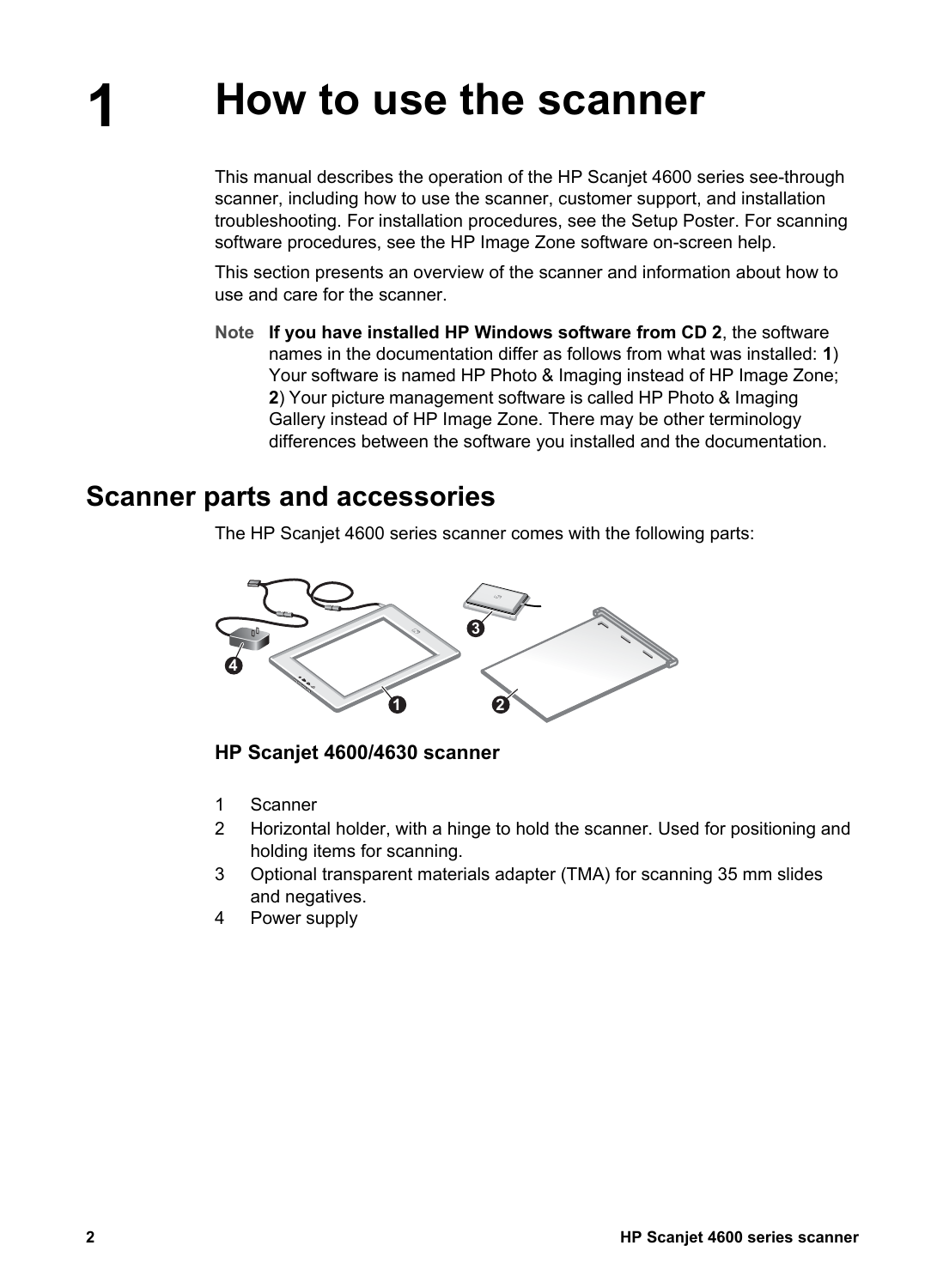<span id="page-6-0"></span>

#### **HP Scanjet 4650/4670 scanner**

- 1 Scanner
- 2 Vertical holder, with folding legs for storage. Used for positioning and holding items for scanning
- 3 Optional transparent materials adapter (TMA) for scanning 35 mm slides and negatives.
- 4 Power supply

## **Place the scanner in the holder**

**Note** The holder can be used for holding the scanner, positioning items to scan, and providing a flat surface on which to scan. The holder is not necessary for scanning.

#### **Place the scanner in the horizontal holder (HP Scanjet 4600/4630)**

- 1 Set the horizontal holder on a flat surface. Make sure the hinge in the holder is rotated forward.
- 2 Lay the scanner on the holder, viewing side (light frame) up  $(\overline{\mathcal{L}_{\text{av}}})$ , in contact with the hinge. The buttons face away from the hinge. The cord exits the scanner next to the hinge.
- 3 Press the back of the scanner down until it clicks into place in the hinge.

#### **Place the scanner in the vertical holder (HP Scanjet 4650/4670)**

- 1 Make sure both legs are fully extended before placing the scanner in the holder. This ensures the holder is stable. Open the support legs by rotating them into place:
	- a Open the rear support first, and then make sure it clicks into the fully open position.
	- b Rotate the front support from behind the holder to the front of the holder until it clicks into place.



2 Set the holder on a flat surface.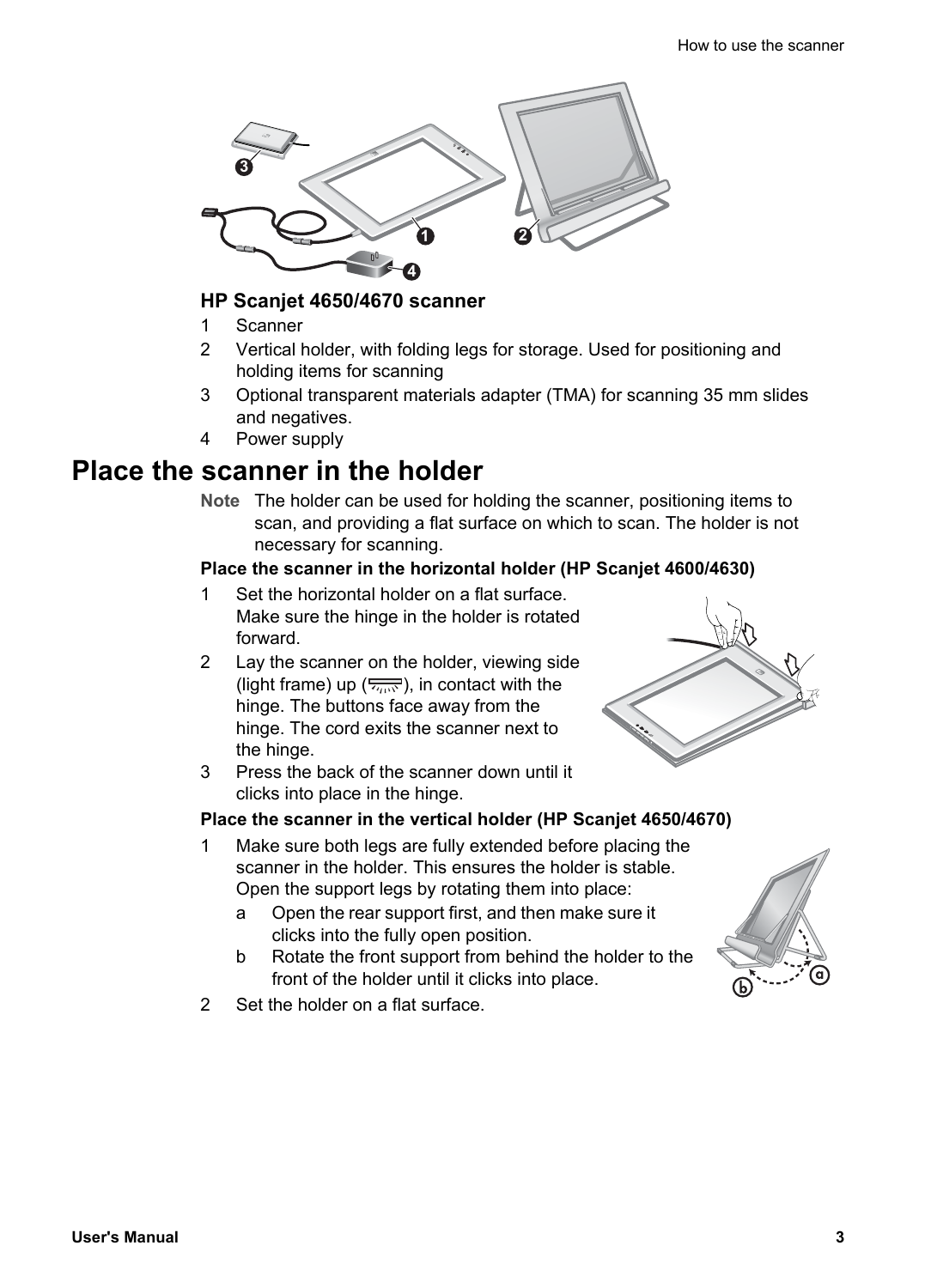- <span id="page-7-0"></span>3 Place the scanner in the holder, so the viewing side (light frame) faces you. The buttons are on the right side of the scanner. The cord exits the scanner at the lower left.
- 4 To align the scanner on the holder, slide the scanner from side to side in the holder until it is secured in the holder



## **Overview of the HP software**

- The HP Director software provides easy access to the software applications, default settings, status, and on-screen help for your HP device. By using the HP Director software, you can scan various types of originals (pictures, slides, negatives, and documents), make copies, view and print images, go to the HP Shopping website, and update your HP software.
- The HP Image Zone software provides tools for managing your still photos, scanned images, and video clips. You can easily edit and print your images, use them in various projects, and share them with family and friends.
- Using the HP scanning software, you can scan items such as pictures, slides, negatives, and documents, and then save them or send them to a destination of your choice (such as a software application or file). The software gives you the option of previewing images before the final scan takes place. While previewing, you can adjust the image to achieve the final effect that you want. The software also enables you to configure scan settings.
- The HP Copy software sends scanned images directly to your printer.

For more information on the HP software, see the HP Director software onscreen help. To access the on-screen help in the HP Director software:

- 1 Do one of the following:
	- a On the Windows desktop, double-click the **HP Director** icon ( $\mathbf{B}$ ).
	- b In the system tray at the far right of the Windows taskbar, double-click the **HP Digital Imaging Monitor** icon.
	- c On the taskbar, click **Start**, point to **Programs** or **All Programs,** point to **HP**, and then click **Director**.
- 2 If you have installed more than one HP device, click one in the **Select Device** list.

The HP Director software displays only the buttons that are appropriate for the selected device.

3 Click the **Help** button.

## **Scanner and accessories overview**

This section presents an overview of the scanner and the transparent materials adapter (TMA).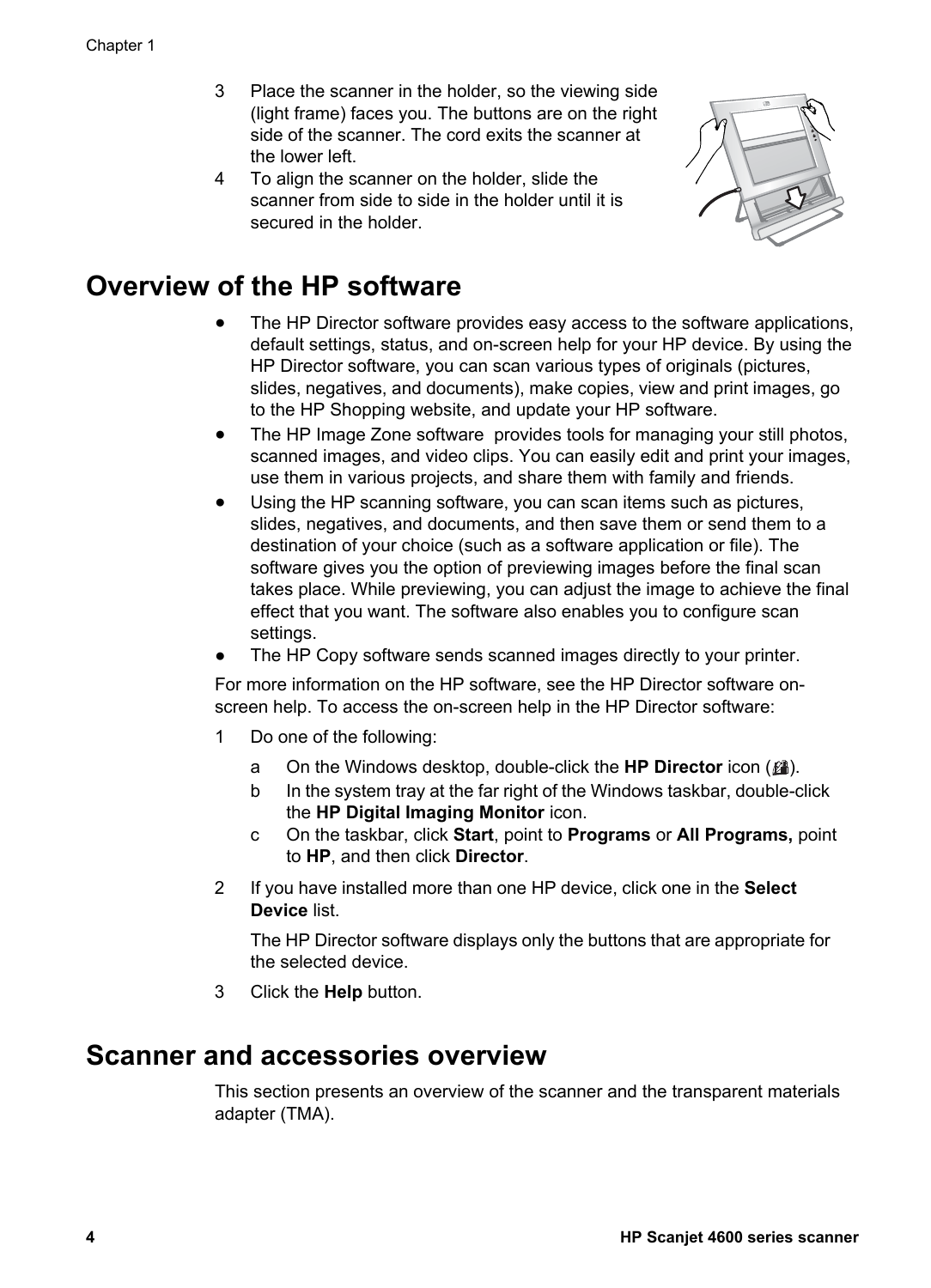<span id="page-8-0"></span>

| <b>Feature</b> |                                   | <b>Description</b>                                                                                                                                                                                                                   |
|----------------|-----------------------------------|--------------------------------------------------------------------------------------------------------------------------------------------------------------------------------------------------------------------------------------|
|                | Scan                              | Scans pictures and documents from the<br>scanner glass, and scans slides and<br>negatives from the TMA.                                                                                                                              |
|                | Copy                              | Scans from the glass directly to the<br>default printer to make copies.                                                                                                                                                              |
|                | <b>HP</b> Instant<br><b>Share</b> | Scans a photo and enables you to 1)<br>share it in e-mail; 2) create an album on<br>the HP website; or 3) order professional-<br>quality prints. (Not all services are<br>available in all regions or for all operating<br>systems.) |
|                | <b>Power Save</b>                 | Turns off the scanner lamp and puts the<br>scanner in low-power mode.                                                                                                                                                                |

#### **Transparent materials adapter (TMA)**

You can use the transparent materials adapter (TMA) to scan 35 mm slides and negatives.

For more information about the TMA, see "Scan slides and negatives" in the HP Scanjet 4600 series on-screen help.

## **Scanning overview**

- **Note** Macintosh users, see the HP Image Zone software on-screen help for information about scanning procedures.
- **Tip** High resolution is usually only necessary when attempting to increase the size of very small images (for instance, scanning a stamp-sized image, or scanning 35 mm negatives or color slides and enlarging them to A4 size). In most cases, optimal scanning can be achieved by adjusting the resolution of the scan to a resolution appropriate for the intended use of the image. Scanning at a resolution higher than necessary only increases your file size, slows down printing, and in some cases makes the image impossible to print on a particular printer. For more information, open the HP Director software, select your scanner in the **Select Device** list, click **Help**, and in the **HP Image Zone** software on-screen help, see the HP Scanjet scanner on-screen help.

You can start scanning in one of three ways:

**Scan from the scanner's buttons**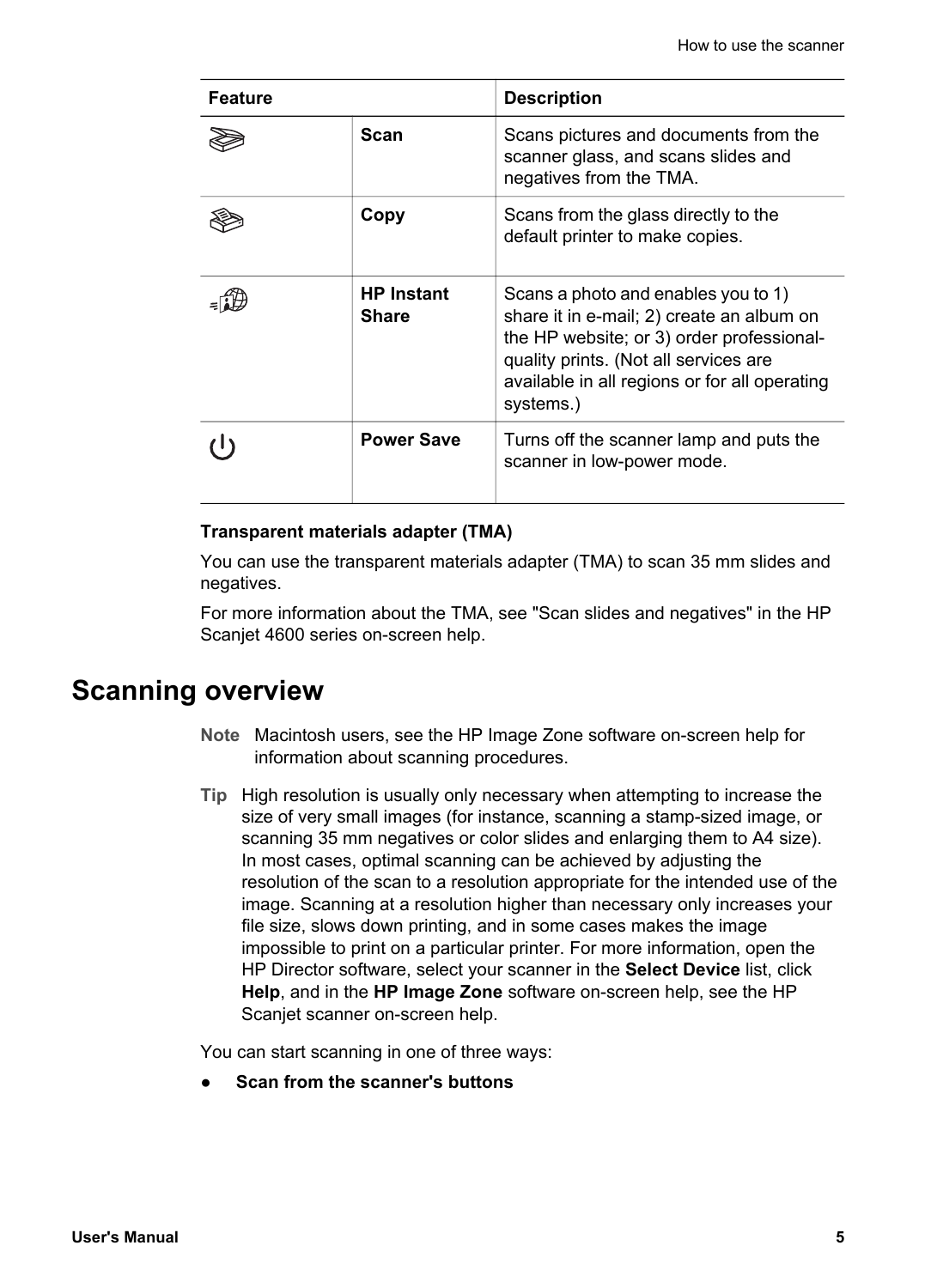<span id="page-9-0"></span>The buttons on the scanner provide shortcuts to frequently used scanning functions, such as scanning pictures, slides, negatives, and documents. See [Scanner and accessories overview .](#page-7-0)

#### **Scan from the HP Director software**

Scan from the HP Director software when you want more control of your scan, such as when you want to preview the image before the final scan.

To start the HP Director software, double-click the HP Director icon (<sup>3</sup>) on the desktop. The **HP Director** window appears. From this window you can scan, view, or print images, use on-screen help, and more.

If the **HP Director** icon (<sup>2</sup>) is not on the desktop, on the **Start** menu, point to **Programs** or **All Programs**, point to **HP**, and then click **HP Director**.

#### ● **Scan from other applications**

You can bring an image directly into an open file in one of your applications if the application is TWAIN or WIA-compliant. Generally, the application is compliant if it has an option such as **Acquire**, **Scan**, or **Import New Object**. If you are unsure whether the application is compliant or what the option is, see the documentation for that application.

## **Overview of positioning items to scan**

Because of the unique design of the HP Scanjet 4600 series scanner, this section describes how to position different types of items with the scanner.

#### **Scanning side and viewing side**

**Scanning side** ( $\frac{1}{2}$ ): The scanning side has a dark frame around the glass, which always faces the item being scanned. The scanner lamp shines through this side when scanning. Keep the scanning side clean.

**Viewing side** ( $\sqrt{2}$ ): The viewing side has a light frame around the glass, which shows the HP logo and product name. You can see the item to scan face up through the glass as you look at the viewing side. The scanner lamp shines away from this side when scanning. Fingerprints and dust on the viewing side do not affect scanning quality.



#### **Position the item face down and face up**

You can scan pictures and documents in one of two positions: with the item face down or with the item face up.

#### **Position the item face down**

When scanning an item face down, remove the scanner from the holder and lay it on a flat surface, scanning side (dark frame) up  $(\frac{1}{2}, \frac{1}{2})$ . Then place the item (for example, a book) printed side down on the glass.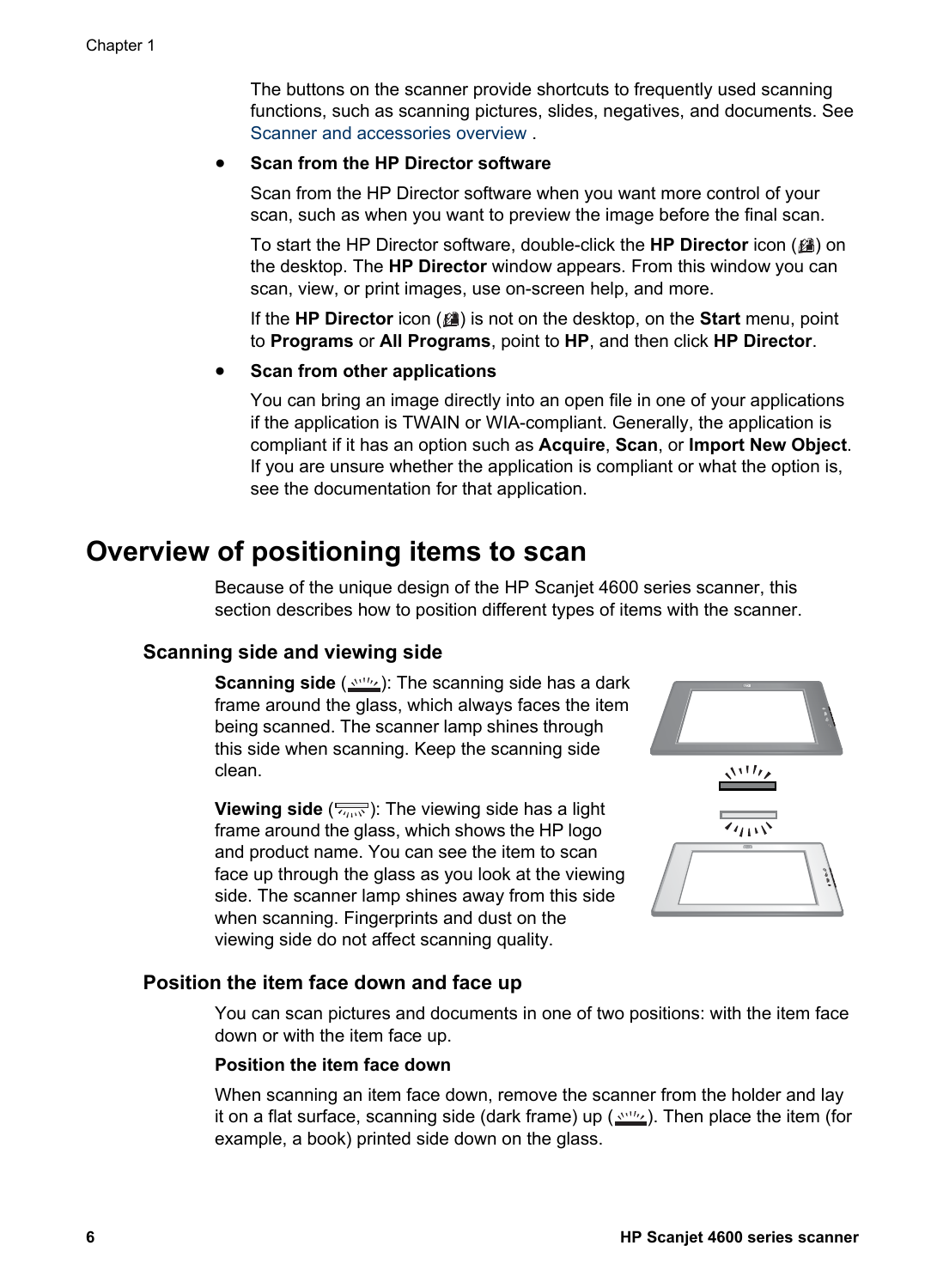<span id="page-10-0"></span>

**Tip** The side with the dark frame always faces the item you are scanning.

#### **Position the item face up**

When scanning an item face up, place the scanner viewing side (light frame) up  $(\overline{\mathbb{Z}_{\text{max}}})$  on the item. You can see the picture or text through the scanner glass. Some examples are:

- With the scanner in the holder, scan a single document or photo.
- With the scanner removed from the holder, scan a photo lying on the desk.
- With the scanner removed from the holder, scan an item that is larger than the scanning glass.
- With the scanner removed from the holder. scan a photo hanging on the wall.



- **Note** When scanning items on the wall, you must operate the scanner in landscape orientation.
- **Tip** The scan area is the area visible through the glass, bordered by the light frame on the scanner.

## **Positioning items before scanning**

You can position an item for scanning in one of three ways:

#### **Position a single picture or document for scanning**

This section provides information on scanning a single picture or document.

**Position a single item with the HP Scanjet 4600/4630**



1 Lift the front edge of the scanner off the holder.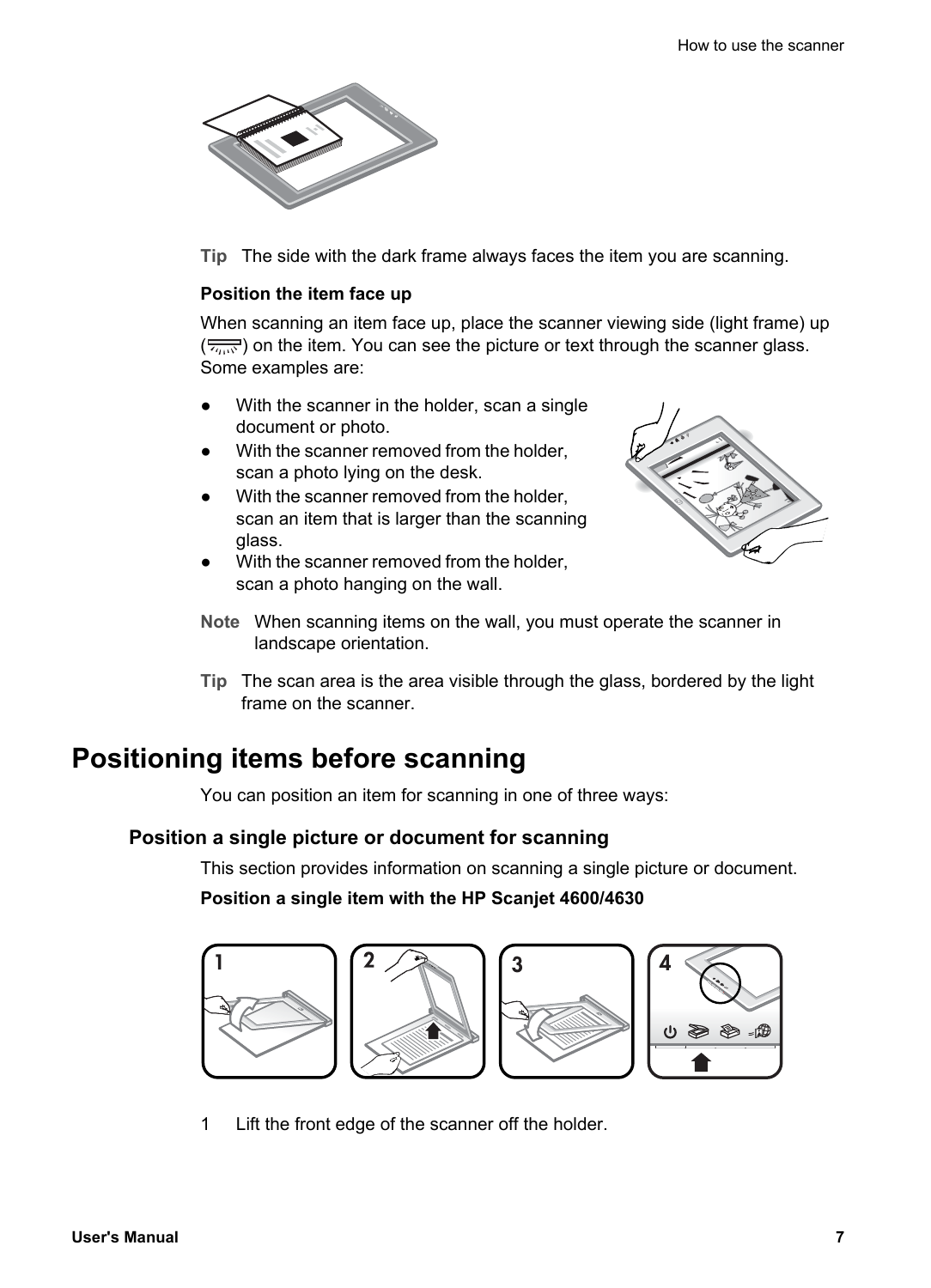- 2 While holding the scanner up, position the item face up in the upper left corner of the holder, with the top of the item towards the hinge. Use the media placement tabs on the holder to help position the item.
- 3 Return the scanner to its original position on the holder. You can see the item face up through the scanner glass.

For instructions on how to scan pictures and documents, see [Scan pictures and](#page-12-0) [documents .](#page-12-0)

#### **Position a single item with the HP Scanjet 4650/4670**



- 1 Pull the top edge of the scanner away from the holder, rotating the scanner forward in the holder. The scanner can rest against the front edge of the holder.
- 2 Position the item face up in the lower left corner of the holder, with the top of the item facing left. Use the media placement tabs on the holder to help position the item.
- 3 Return the scanner to its original position on the holder. You can see the item face up through the scanner glass.

For instructions on how to scan pictures and documents, see [Scan pictures and](#page-12-0) [documents .](#page-12-0)

#### **Position a page of a thick document for scanning**

The best way to scan a thick document is to place the document printed side down on the scanner. This helps to make better contact between the document and the scanner glass.



- 1 Remove the scanner from the holder:
	- a If you have a horizontal holder, remove the scanner by pressing down on one tab on the hinge and then lifting the scanner off the holder.
	- b If you have a vertical holder, remove the scanner by lifting it off the holder.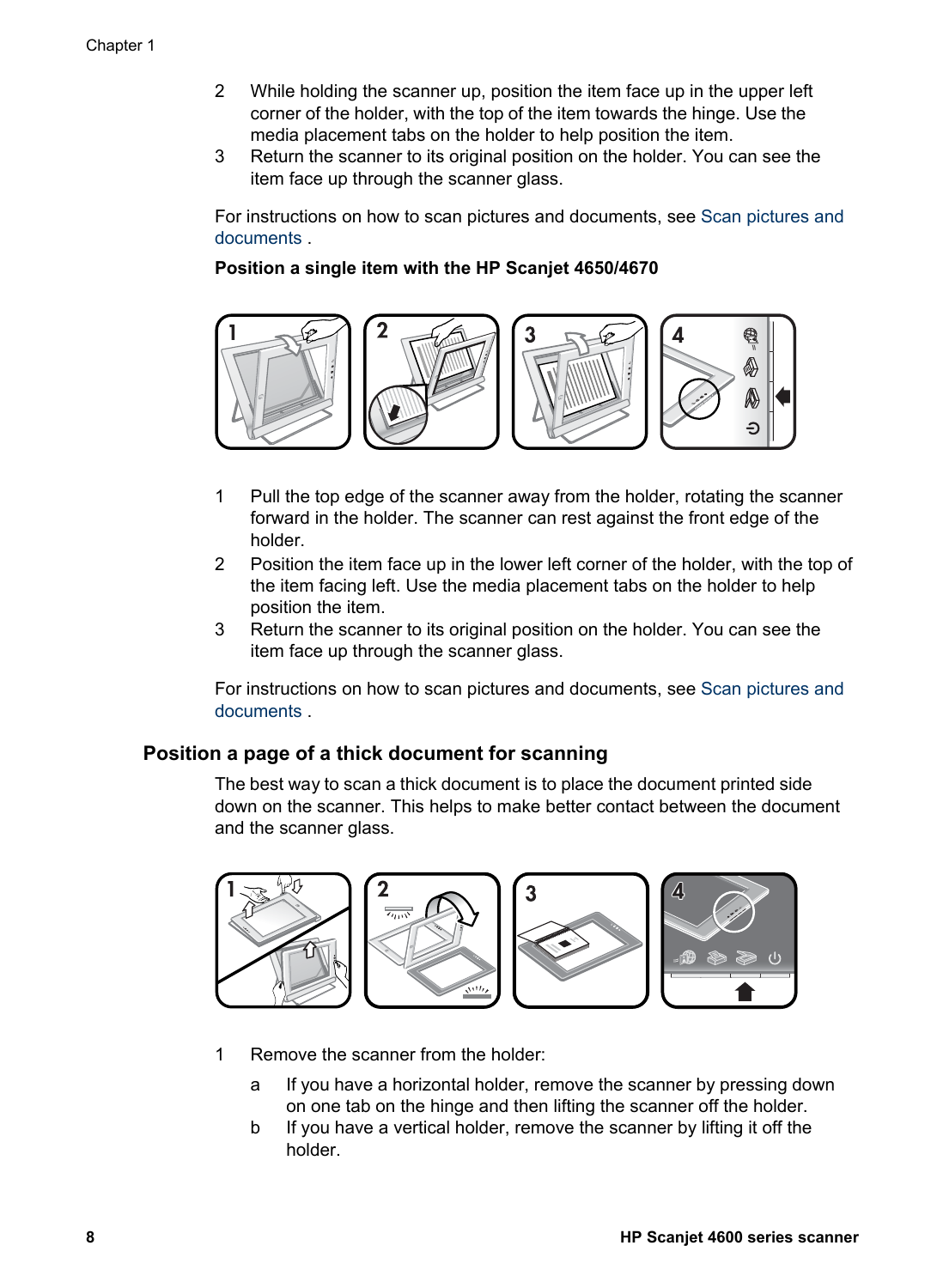- <span id="page-12-0"></span>2 Place the scanner on the desk, scanning side (dark frame) up  $(\frac{1}{2}, \frac{1}{2})$ .
- 3 Place the document printed side down on the scanner glass. Use the dark frame to help position the document for scanning. The scan area includes the entire clear glass area, up to the dark frame edge.
	- **Tip** To ensure better contact with the scanner glass, press down on the document you are scanning.

For instructions on how to scan pictures and documents, see Scan pictures and documents .

If you are using an HP Scanjet 4600/4630 scanner with a horizontal holder, and you attempt to use the holder to scan a thick document, the scanner may detach from the holder. This does not break the holder. Return the scanner to the holder and snap it onto the hinge.

If you are using an HP Scanjet 4650/4670 scanner with a vertical holder, and you attempt to use the holder to scan a thick document, the scanner will not lie flat against the document and the image will not be clear. Follow the procedures in this section to remove the scanner from the holder and scan the document.

#### **Position a picture or document for scanning on the desk**



- 1 Remove the scanner from the holder:
	- a If you have a horizontal holder, remove the scanner by pressing down on one tab on the hinge and then lifting the scanner off the holder.
	- b If you have a vertical holder, remove the scanner by lifting it off the holder.
- 2 Place the scanner on the item, viewing side (light frame) up  $(\overline{\mathcal{L}_{\text{max}}})$ . You can see the document through the scanner glass.

For instructions on how to scan pictures and documents, see Scan pictures and documents .

## **Scan pictures and documents**

Use the **Scan** button ( $\gg$ ) to scan pictures and documents.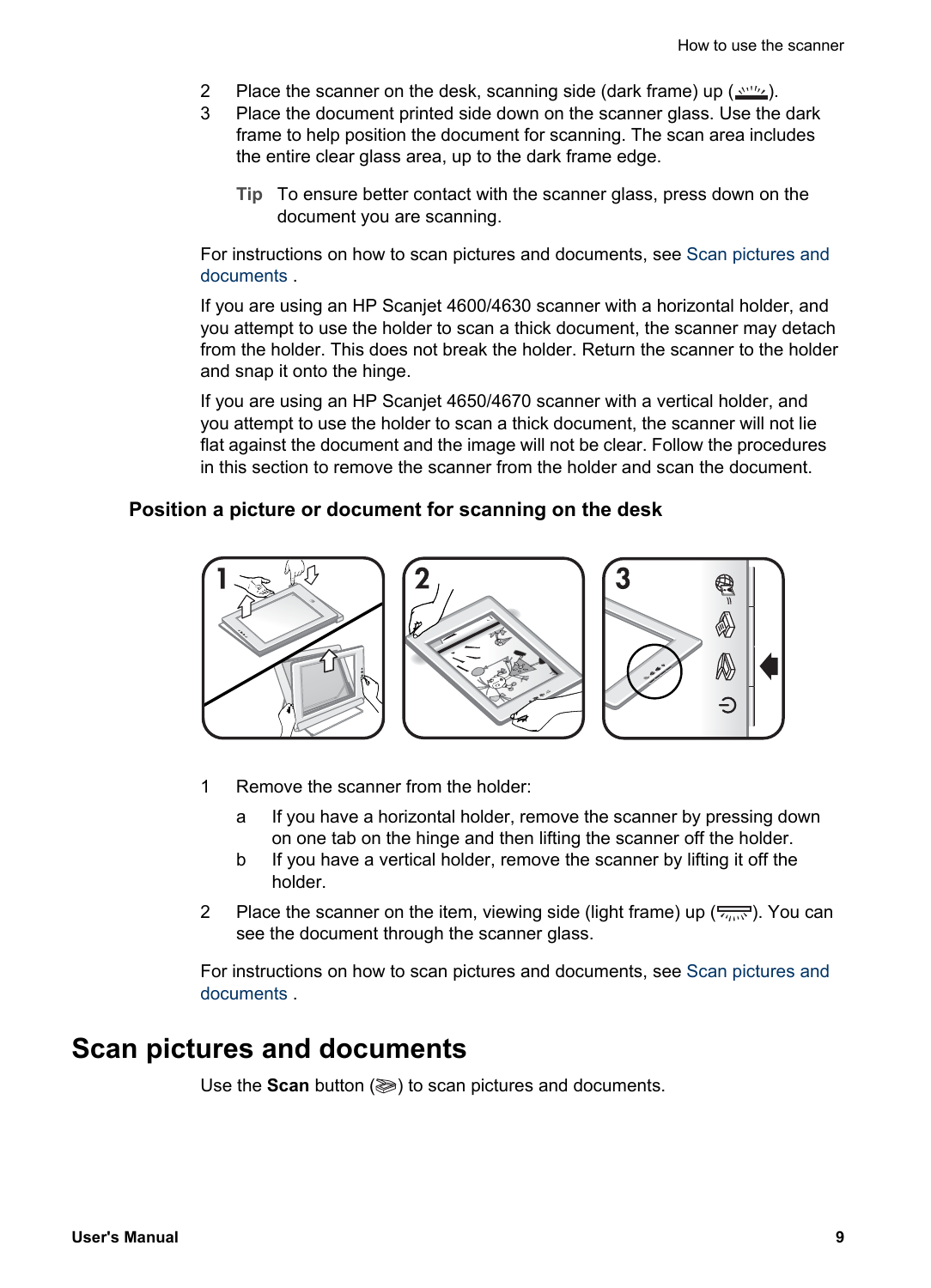- <span id="page-13-0"></span>**Note** Macintosh users, see the HP Image Zone software Help for information about scanning procedures.
- 1 Position the item on the scanner. For more information, see [Positioning](#page-10-0) [items before scanning .](#page-10-0)
- **2** Press the **Scan** button  $(\geqslant)$ .
- 3 In the dialog box that appears, select:
	- a **Picture** if you are scanning a printed photograph, graphic, slide, or negative. Scanned pictures appear in the HP Image Zone software by default.
	- b **Document** if you are scanning text, both text and graphics, or any text that you want to edit later. For more information on scanning text to edit, see Scanning text for editing . Scanned documents appear in the specified destination.
- 4 Follow the instructions on the screen to finish scanning.

The scanned items appear in the destination specified.

To simplify scanning, the software does not prompt you to preview the picture when you use the **Scan** button ( $\gg$ ) on the scanner. If you want to preview the scanned picture, select the **Show Preview** check box on the screen, or begin the scan from the HP Director software.

The HP Scanning software can automatically correct your pictures or restore faded colors in old pictures. The preview setting must be on to use this feature. To turn picture correction on or off, select **Automatically Correct Photos** in the **Basic** menu of the HP Scanning software, and then select the **Restore Faded Color** check box.

## **Scanning text for editing**

The scanner uses optical character recognition (OCR) software to convert text on a page to text that you can edit on your computer. The OCR software is installed automatically when you install the HP Image Zone software.

To select OCR settings, complete the following steps:

- 1 Open the **HP Director** software.
- 2 Click **Settings**, click **Scan Preferences**, and then select **Button Settings**.
	- **Note** If you are starting the scan from the scanner button, click the **Scan button** tab. If you are starting the scan from the HP Director software, click the **Scan Document button (Director)** tab.
- 3 Click **Modify Scan Document Settings**, and then click the **Editable Text Settings** tab.

Two formatting options are available:

– **Retain page formatting**. When you select this option, the text blocks, tables, and graphics are recreated in the same place, and the word and paragraph formatting are maintained. This might make editing more difficult because the software saves the columns in frames, with no text flow from one column to the next. Select the **Use columns when**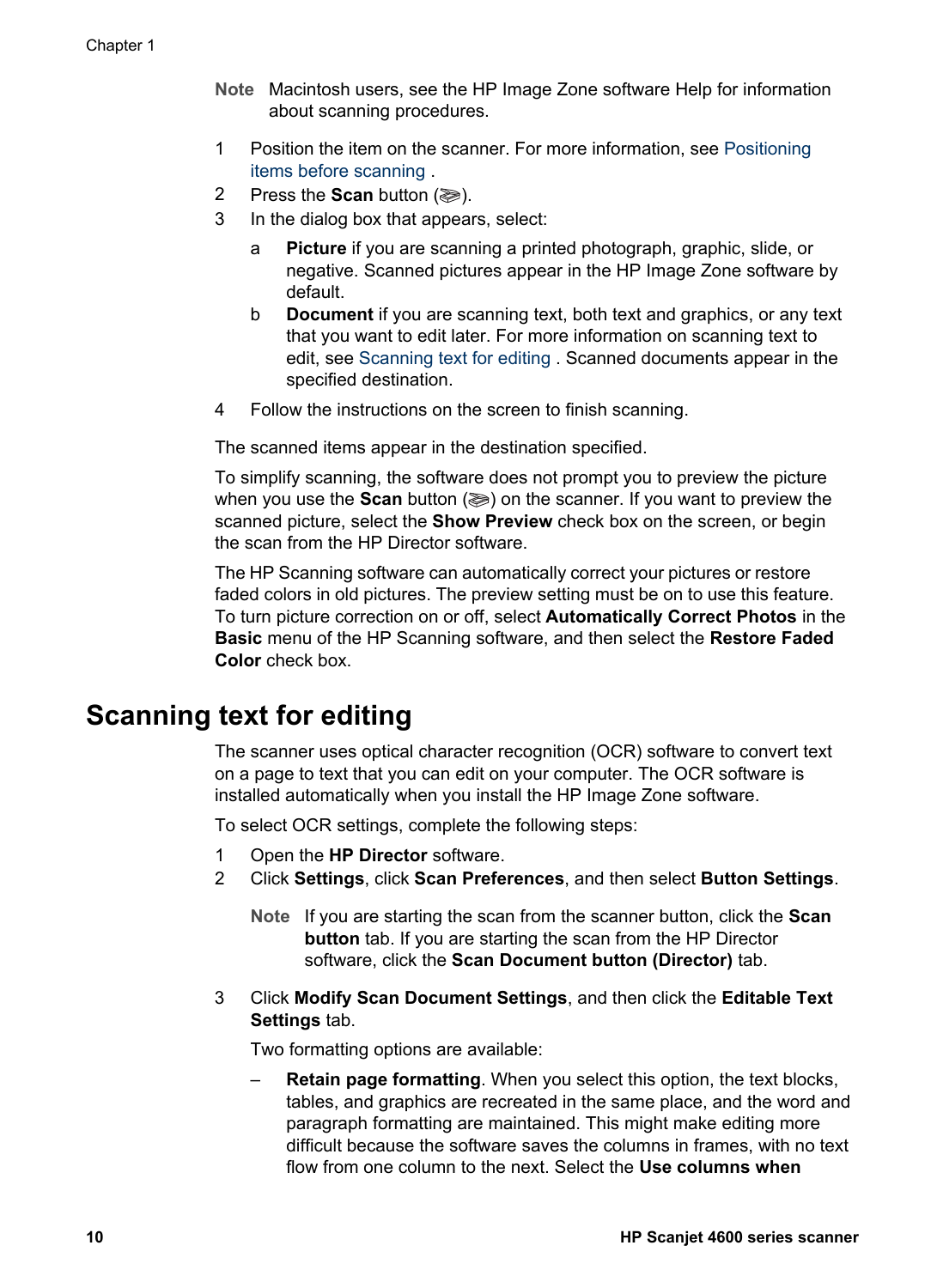**possible** check box to retain columns that are easier to edit. Most users choose this option. The text flows from one column to the next, allowing for easier editing.

<span id="page-14-0"></span>– **Do not retain page format**. Select this option for flowed text. This creates a file with continuous text. This is recommended for text that you want to edit and reformat for other purposes.

Scanned text might not appear on your computer exactly as it appeared on the original, especially if the original contains faint or smudged text. For example, some characters might be incorrect or missing. As you edit the text, compare the scanned text against the original, and then make corrections as necessary.

## **Print copies**

Use the **Copy** button ( $\otimes$ ) on the scanner to scan an item and send it directly to a printer to make copies.

- **Note** Macintosh users, see the HP Image Zone software Help for information about copying procedures.
- 1 Position the item on the scanner. For more information see [Positioning](#page-10-0) [items before scanning](#page-10-0) .
- **2** Press the **Copy** button ( $\otimes$ ) on the scanner. A message appears that shows the copy progress.
- 3 If you want to increase the number of copies, lighten or darken the copies, reduce or enlarge them, or change printer settings, click **Cancel** in the **Copy in Progress** dialog box. You can then make changes to settings in the HP Copying software.

You can also make copies from the HP Director software. For more information, see the HP Image Zone software on-screen help.

## **Share a scanned photo using HP Instant Share**

Use the **HP Instant Share** button (**D**) on the scanner to share scanned photos with family and friends. You can easily 1) send someone an e-mail with thumbnails and links to your photos that are stored on a secure HP website—no more attachments; 2) upload photos to the HP Photo website to create online photo albums; or 3) order professional-quality prints from an HP partner web site. (Not all services are available in all regions or for all operating systems.)

- **Note 1** Macintosh users, see the HP Image Zone software on-screen Help for information about using the **HP Instant Share** button.
- **Note 2** Use the **HP Instant Share** button ( $\text{m}$ ) to scan and share only photos. If you want to scan and share a document, use the **Scan** button ( $\geqslant$ ) on the scanner.

Your computer must be connected to the Internet to use HP Instant Share.

1 Position the original photo on the scanner. For more information, see [Positioning items before scanning .](#page-10-0)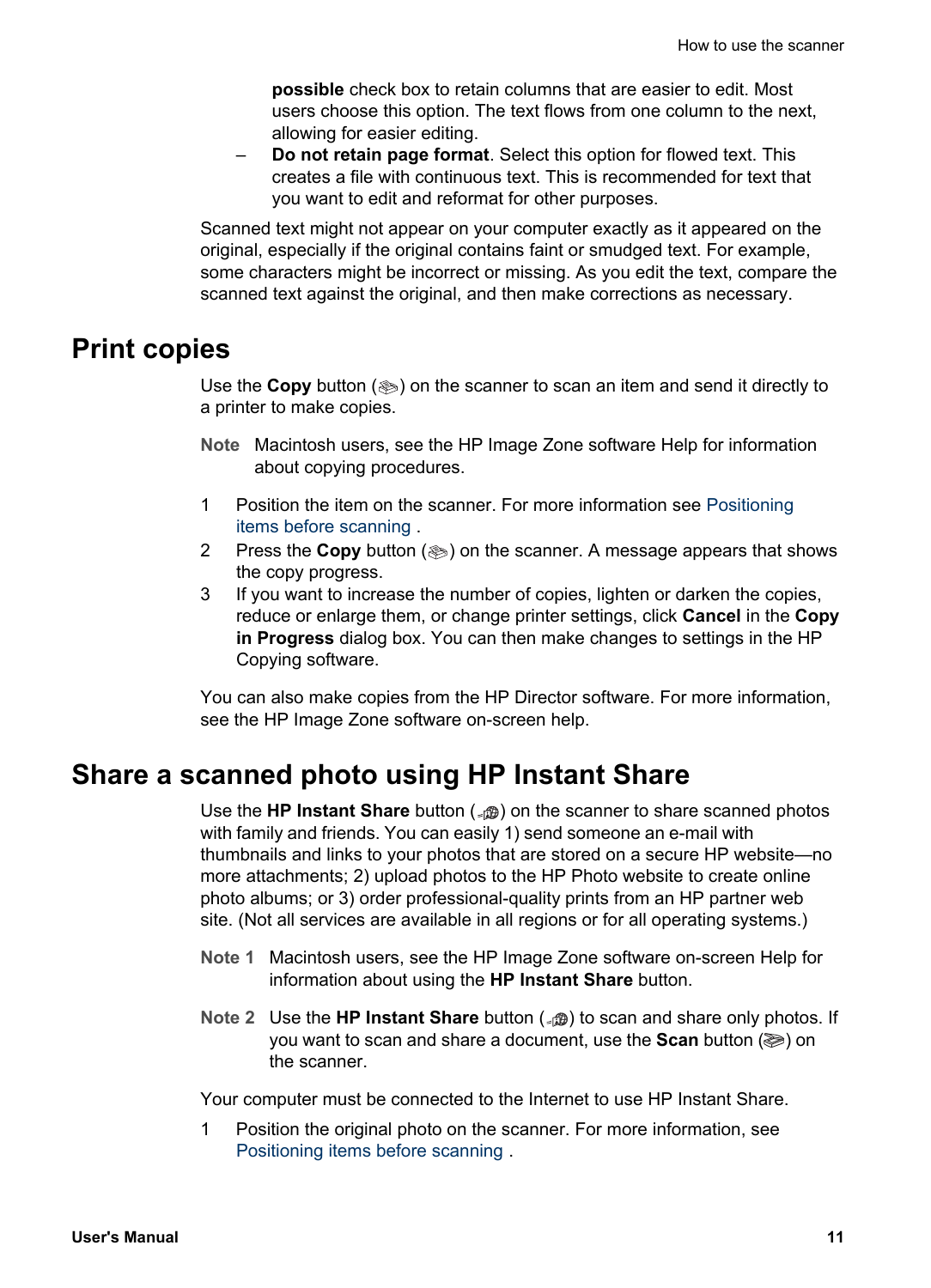- <span id="page-15-0"></span>2 Press the **HP Instant Share** button ( $\text{m}$ ) on the scanner. The photo is scanned.
- 3 A dialog box appears, asking if you want to scan another image. Do one of the following:
	- a If you have more items to scan, place another item on the scanner and either click **Scan** in the dialog box or press the **Scan** button ( $\gg$ ) on the scanner.
	- b If you have finished scanning photos, click **Done**.
- 4 All your scanned photos are sent to the **HP Instant Share** software. Follow the instructions on the screen to share your scanned photos.
- **Note** By default, the software does not prompt you to preview the photo when you use the **HP Instant Share** button ( $\mathcal{B}$ ) on the scanner. If you want to preview the photo, use the HP Director software instead of the **HP Instant Share** button ( $\mathbf{B}$ ) on the scanner.

You can also share photos with HP Instant Share by using the HP Image Zone software. For more information, see the HP Image Zone software on-screen Help.

## **E-mail scanned pictures**

You can scan one or more pictures with your HP scanner and e-mail them in two ways:

- You can use the **HP Instant Share** button ( $\text{D}$ ) on the scanner (see [Share a](#page-14-0) [scanned photo using HP Instant Share \)](#page-14-0).
- You can e-mail your scanned images as attachments.

To e-mail your scanned images as attachments:

- 1 Place the slides or negatives in the TMA or place the photo on the scanner glass. For more information, see [Positioning items before scanning .](#page-10-0)
- 2 Press the **Scan** button ( $\gg$ ) on the scanner.

The scan is displayed in the HP Image Zone software. If multiple selection areas were detected, the selections are displayed as separate scanned images.

- 3 Select one or more pictures in the HP Image Zone software.
- 4 Click the **Selections Menu** below the images.

A dialog appears that displays a list of destinations for the images.

5 Select your e-mail application from the list of destinations, and then click **OK**.

Your e-mail software starts, and a new e-mail message (with the images that you selected attached to it) opens.

- 6 Enter the e-mail destination and subject, and write a note.
- 7 Send the message as you normally would from the e-mail program.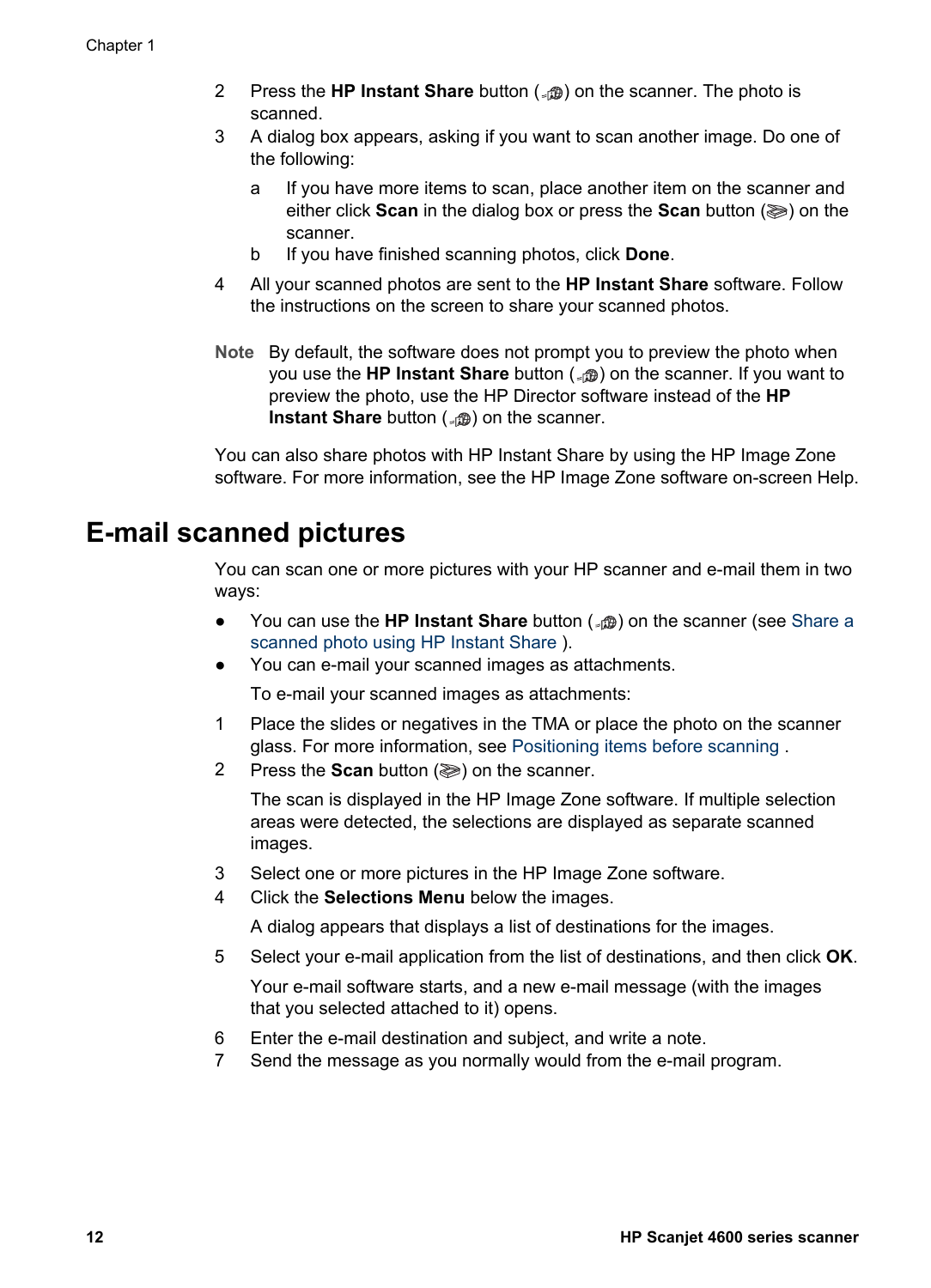## <span id="page-16-0"></span>**Scan oversized items**

If you have an item to scan that is larger than the scanning glass, you can scan it in multiple sections, and then connect the sections with ArcSoft Panorama Maker software.

Use the Panorama Maker software to connect multiple scans. Use the ReadIris Pro software if you want to convert a document into editable text. If you did not install this software when you set up the scanner, insert the scanner CD to install it now. See the Setup Poster for installation information.

- **Note** Macintosh users, see the HP Image Zone software Help for information about scanning procedures.
- 1 Remove the scanner from the holder:
	- a If you have a horizontal holder, remove the scanner by pressing down on one tab on the hinge and then lifting the scanner off the holder.
	- b If you have a vertical holder, remove the scanner by lifting it off the holder.
- 2 Place the scanner with the viewing side (light frame) up  $(\overline{\mathcal{L}_{\text{max}}} )$  on the item to scan. Place the scanner so you can see the upper left portion of the item through the scanner, using the frame around the scanner glass to position the item.
- 3 Press the **Scan** button (...) on the scanner.
- 4 In the dialog box that appears, select:
	- a **Picture** if you are scanning a photograph or other artwork.
	- b **Document** if you are scanning text or both text and graphics. You must select **No** when asked **Scan for Editable Text (OCR)?**
- 5 Select **Panorama Maker** as the destination, and click **Scan** in the dialog box. The item is scanned.
	- **Note** If you see a preview dialog now, this procedure will not work as documented. See [Change settings](#page-17-0) to turn preview off.
- 6 Align the scanner on the next section of the item. Overlap the sections by at least 1.3 mm (1/2 inch). Press the **Scan** button (See ) on the scanner. Continue to scan each section of the item until you are done.
- 7 When you have finished scanning the sections, click **Done** in the dialog box on the computer screen.

Panorama Maker automatically starts. All the scanned sections are sent to Panorama Maker.

- 8 In the Panorama Maker software, arrange the images in the correct order and follow the on-screen instructions. See the Panorama Maker Help for instructions.
- 9 If you scanned a text document and want to use optical character recognition (OCR) to make the scanned document editable, then from Panorama Maker, save the combined image as a TIFF file, and then import the TIFF file into the ReadIris Pro software to perform OCR conversion.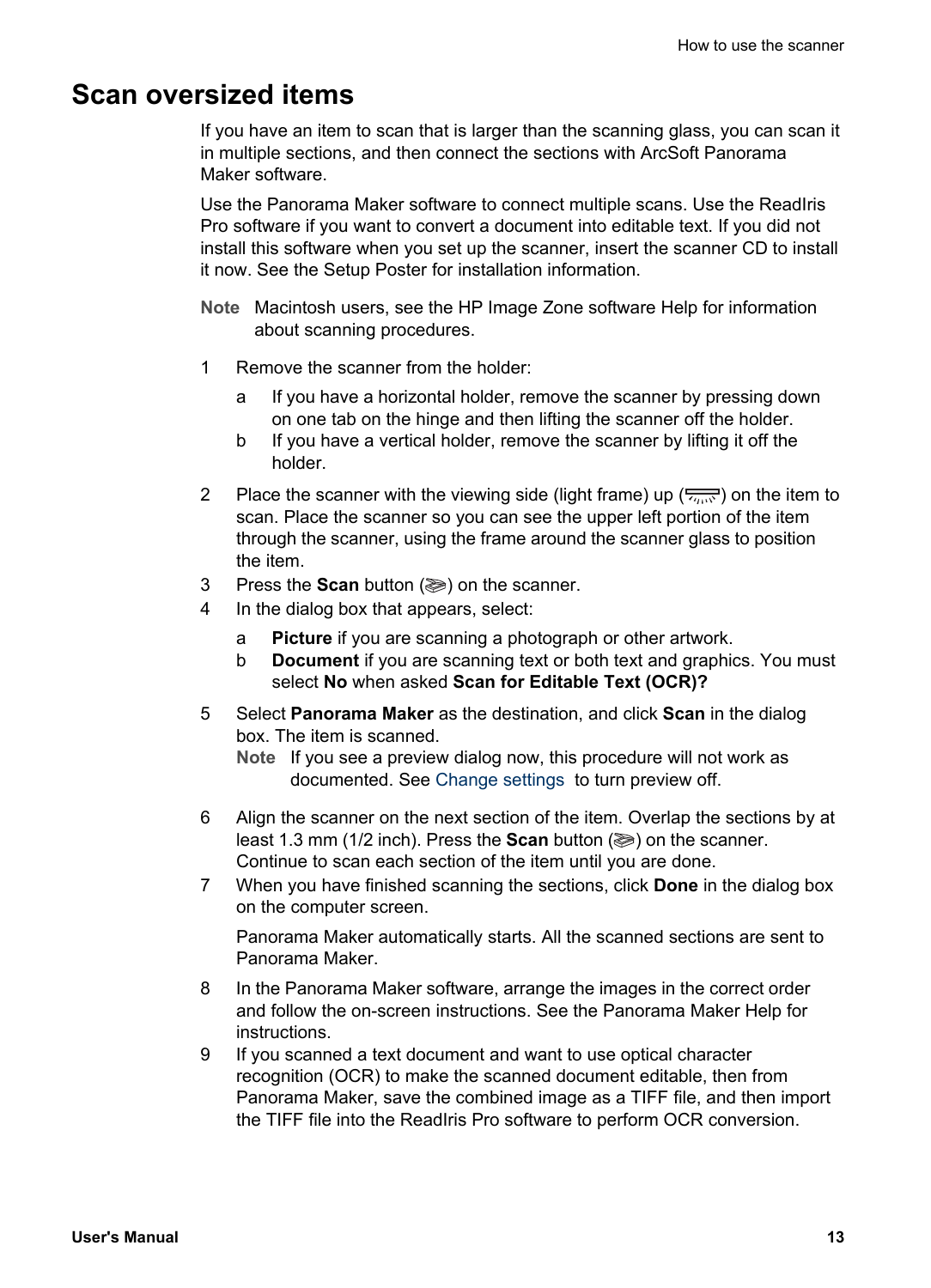## <span id="page-17-0"></span>**Use the power save button**

The scanner lamp turns off automatically after approximately 15 minutes. However, you may want to manually turn off the lamp when you have finished using the scanner.

To turn off the scanner lamp and put the scanner in low-power mode, press the **Power Save button ((1)).** 

To use the scanner again, start a scan either from a scanner button or from the HP Director software. After a short warm-up cycle, the scan begins.

## **Change settings**

You can customize many features of your HP Scanjet scanner, including the scanner button settings, previewing of images, and other preferences.

#### ● **Change settings from the HP Director software**

When you use the scanner buttons or the **HP Director** software, the scanner uses settings optimized for the scanned original type, such as a photograph. You can change scan settings from the Settings menu in the HP Director software, including button settings, scanning preferences, and other settings. To change settings, start the **HP Director** software, and then click **Settings**.

#### ● **Turn Preview Image on or off**

**Note** Macintosh users, see the HP Director software on-screen Help for information about turning preview on or off.

- 1 Double-click the **HP Director** icon (<sup>2</sup>) on your desktop. Or, on the taskbar, click **Start**, point to **Programs** or **All Programs**, point to **HP**, and then click **HP Director**.
- 2 When the **HP Director** opens, make sure that your HP scanner is selected in the **Select Device** list.
- 3 On the **Settings** menu, point to **Scan Settings & Preferences**, and then click **Button Settings**. The **Button Settings** dialog box, which has a tab for each configurable button, opens.
- 4 Click the tab that corresponds to the button that you want to set.
- 5 Select or clear the preview button setting for the button.
- 6 When you are satisfied with the settings, click **OK**.

## **Care and maintenance**

Occasional cleaning of your scanner helps ensure optimal performance. The amount of care necessary depends upon several factors, including the amount of use and the environment. You should perform routine cleaning as necessary.



**Caution** Avoid placing items with sharp edges in the scanner. Doing so can damage the scanner. Before placing an item on the scanner glass, make sure the item is free of wet glue, correction fluid, or other substances that can be transferred to the glass.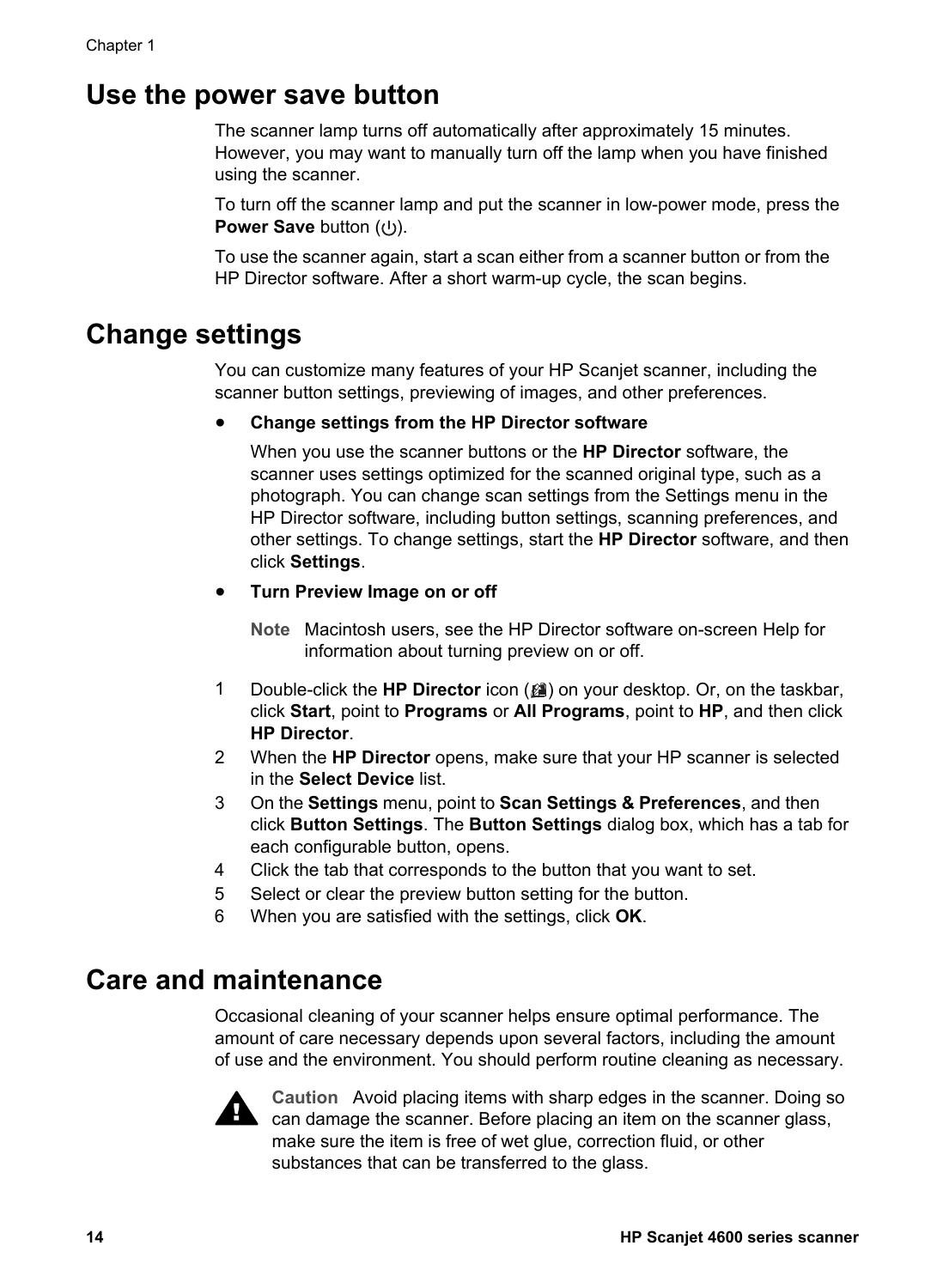#### **Clean the scanner glass**

- **Note** Dust and fingerprints affect scanning quality only on the scanning side (dark frame) of the scanner.
- 1 Disconnect the combination USB and power cable from the scanner.
- 2 Clean the glass using a soft, lint-free cloth sprayed with a mild glass cleaner.



**Caution** Use only glass cleaner. Avoid abrasives, acetone, benzene, and carbon tetrachloride, all of which can damage the scanner glass. Avoid isopropyl alcohol because it can leave streaks on the glass.

Do not spray the glass cleaner directly on the glass. If too much glass cleaner is applied, the cleaner could run to the edges and damage the scanner.

- 3 Dry the scanner glass using a dry, soft, lint-free cloth.
- 4 When finished, reconnect the combination USB and power cable to the scanner.

#### **Clean the transparent materials adapter**

If you have a transparent materials adapter for scanning slides and negatives, clean the window in the door and the light window using a slightly-damp, soft, lintfree cloth.

#### **Store the scanner**

To prevent scratches on the scanning side of the scanner, store the scanner in the holder provided.

**Tip** When not in use, use the scanner to display a favorite photo.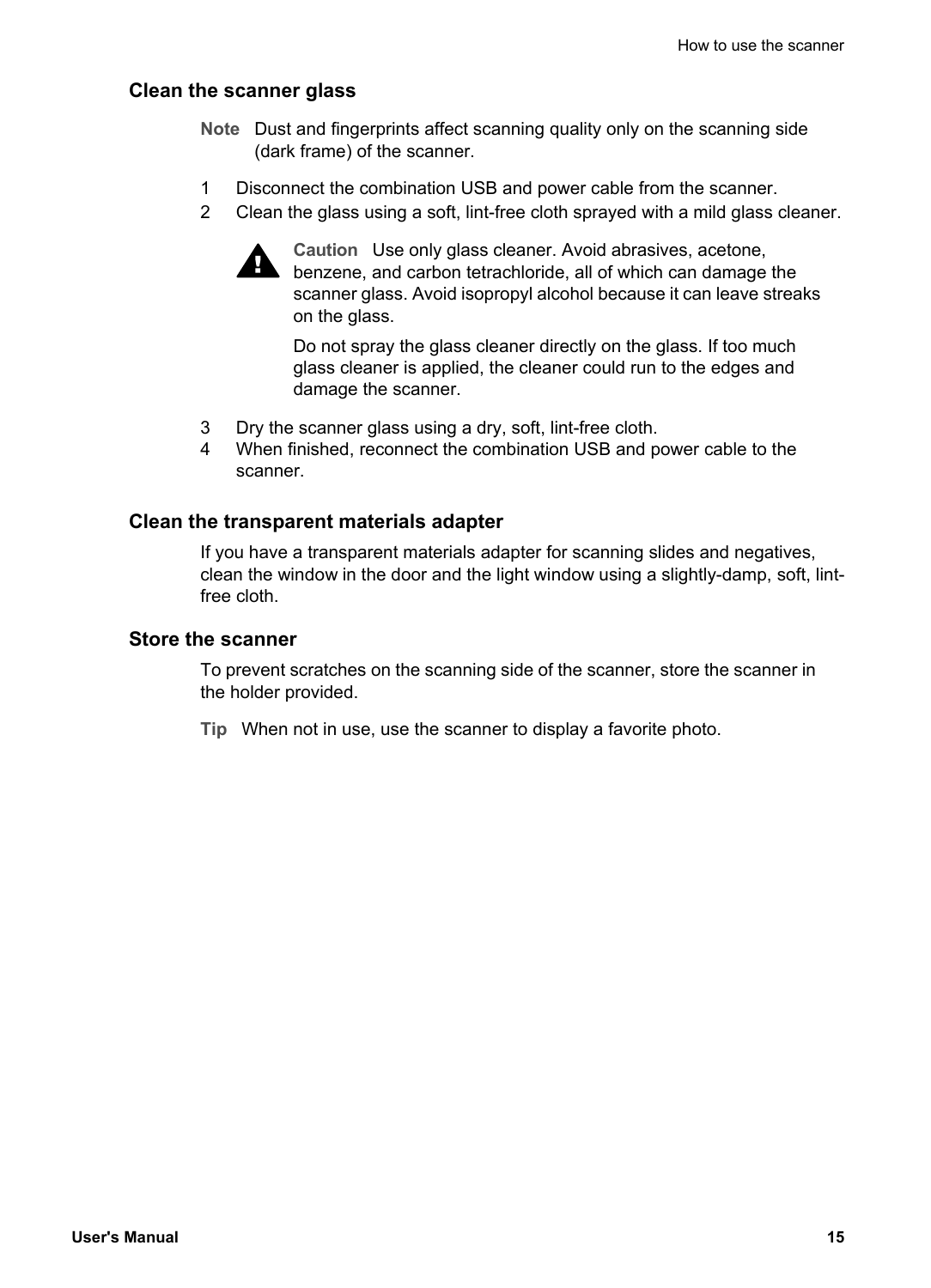This section contains solutions for potential issues with the scanner and the transparent materials adapter (TMA).

## <span id="page-19-0"></span>**Frequently asked questions**

This section provides answers to common questions about your HP scanner.

#### **How do I test my scanner hardware if I think there may be a problem?**

If you think the scanner has a hardware problem, verify that the cables are firmly connected to the scanner, the computer, and the power source. If the cables are correctly connected, test the scanner by using this procedure.

- 1 Disconnect the USB cable and power cable from the scanner.
- 2 Reconnect the USB cable and power cable to the scanner.

The carriage on the scanner will move forward and backward approximately 25 mm (1 inch), and the lamp will turn on. If the carriage does not move and the scanner lamp does not turn on, a problem exists with the scanner hardware. See [Customer support](#page-23-0) .

#### **How do I turn off the lamp?**

The scanner lamp should time out and turn off automatically after about 14 minutes of inactivity. If it does not turn off automatically, do the following:

- 1 From the **HP Director**, click **Settings**.
- 2 Select **Scan Settings & Preferences**.
- 3 Select **Scan Preferences**.
- 4 Click the **Quality vs Speed** tab.
- 5 Turn off **Extended lamp** to turn the scanner lamp off after 14 minutes of inactivity. If this option is on, the scanner lamp turns off after 1 hour of inactivity.

If the scanner lamp problems continue, see [Customer support .](#page-23-0)

#### **How do I turn off the scanner?**

Normally you do not need to turn off the scanner because after about 14 minutes of inactivity the scanner reduces to a low-power mode. If you need to turn off the scanner completely, disconnect it from the power source (electrical outlet or surge protector).

#### **How do I resolve issues with scanning documents or text?**

The scanner uses optical character recognition (OCR) to convert text on a page to text that you can edit on your computer. The OCR software is installed automatically when you install the HP Image Zone software.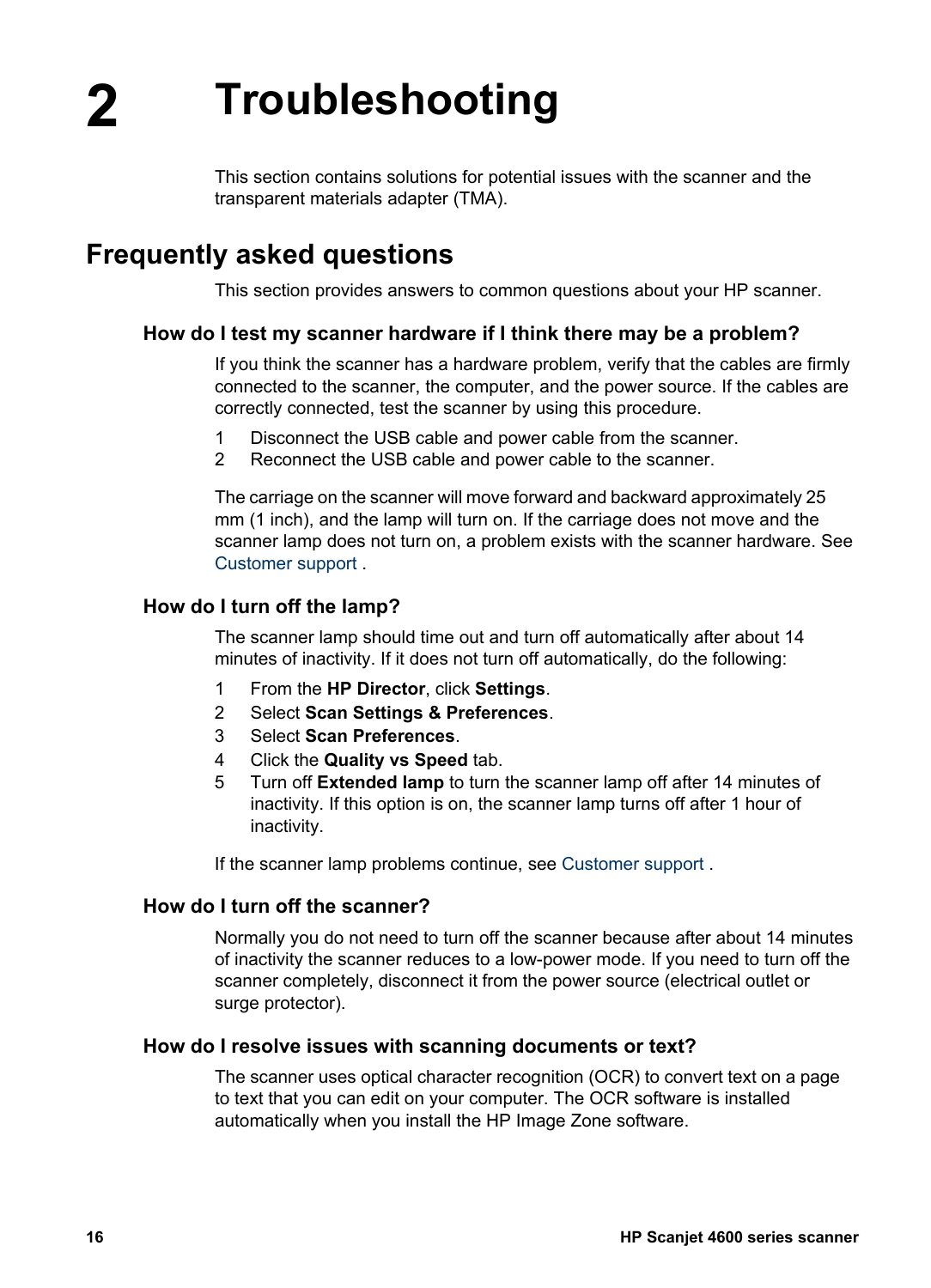<span id="page-20-0"></span>To select OCR settings, do the following steps:

- 1 Open the **HP Director** software.
- 2 Click **Settings**, click **Scan Preferences**, and then select **Button Settings**.
	- **Note** If you are starting the scan from the scanner button, click the **Scan button** tab. If you are starting the scan from the HP Director software, click the **Scan Document button (Director)** tab.
- 3 Click **Modify Scan Document Settings**, and then click the **Editable Text Settings** tab.

Two formatting options are available:

- **Retain page formatting**. When you select this option, the text blocks, tables, and graphics are re-created in the same place, and the word and paragraph formatting are maintained. This might make editing more difficult because the software saves the columns in frames, with no text flow from one column to the next. Select the **Use columns when possible** check box to retain columns that are easier to edit. Most users choose this option. The text flows from one column to the next, allowing for easier editing.
- **Do not retain page format**. Select this option for flowed text. This creates a file with continuous text. This is recommended for text that you want to edit and reformat for other purposes.

Scanned text might not appear on your computer exactly as it appeared on the original, especially if the original contains faint or smudged text. For example, some characters might be incorrect or missing. As you edit the text, compare the scanned text against the original, and then make corrections as necessary.

## **Scanner installation or setup issues**

This section contains solutions for installation and setup issues.

#### **Check your computer**

- Ensure that your computer meets the minimum system requirements listed on the scanner box.
- If you do not have enough hard-disk space, remove unnecessary files or install the software on a different disk drive.

#### **Use administrative privileges**

If you are installing the scanner on a Microsoft Windows 2000 or XP system, you must be logged on as an Administrator. See your operating system help for how to log on as an Administrator.

#### **Use a valid folder**

On a Microsoft Windows computer, if you receive a message such as "Destination Directory Is Invalid" or "Program Folder Is Invalid" during installation, you may not have read/write permissions to that folder.

#### **Check the cables**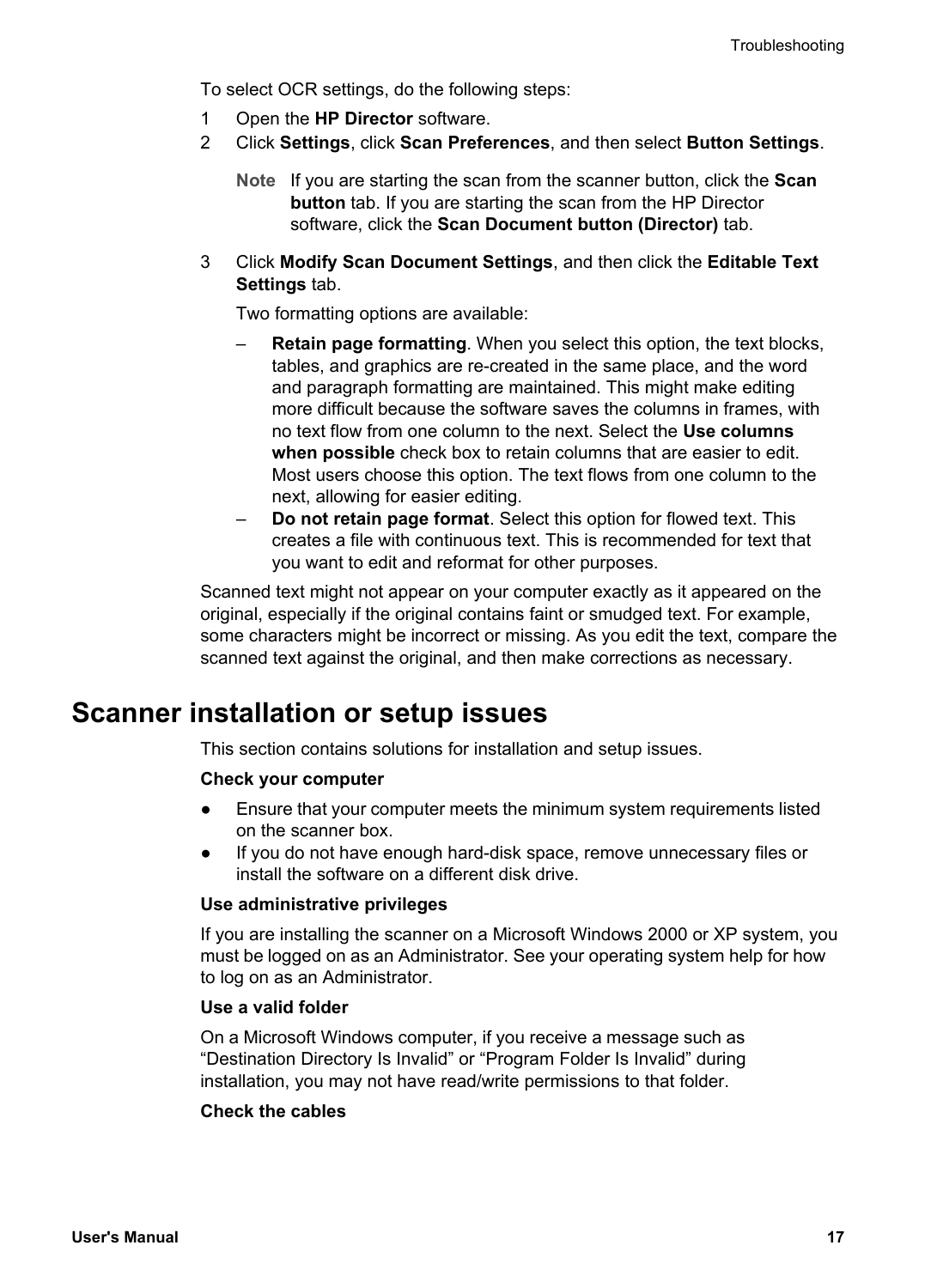<span id="page-21-0"></span>

| Cable type  | <b>Action</b>                                                                                                                                                                                                                                                                                                                                                                                                                                                     |
|-------------|-------------------------------------------------------------------------------------------------------------------------------------------------------------------------------------------------------------------------------------------------------------------------------------------------------------------------------------------------------------------------------------------------------------------------------------------------------------------|
| Power cable | The power cable is connected between the<br>scanner and an AC outlet.                                                                                                                                                                                                                                                                                                                                                                                             |
|             | Ensure that the power cable is securely<br>connected between the scanner and a live<br>electrical outlet or surge protector.<br>If the power cable is connected to a surge<br>protector, ensure that the surge protector is<br>plugged into an outlet and turned on.<br>Disconnect the power cable from the scanner<br>and turn off the computer. After 60 seconds,<br>reconnect the power cable to the scanner, and<br>then turn on the computer, in that order. |
| USB cable   | The USB cable is connected between the scanner<br>and the computer.                                                                                                                                                                                                                                                                                                                                                                                               |
|             | Use the cable that was included with the<br>scanner. Another USB cable might not be<br>compatible with the scanner.<br>Ensure that the USB cable is securely<br>connected between the scanner and the<br>computer.                                                                                                                                                                                                                                                |
|             | For additional USB troubleshooting information,<br>see www.hp.com/support, select your country/<br>region, and then use the search tool to find USB<br>troubleshooting topics.                                                                                                                                                                                                                                                                                    |

**Note** On a Macintosh computer, use the Apple System Profiler to ensure that the scanner is connected to the computer correctly.

## **Additional troubleshooting information**

To solve other problems with the scanner or the transparent materials adapter, see the on-screen Help:

- 1 Open the **HP Director** software.
- 2 Click **Help**, and then click **HP Scanjet 4600 series scanner**.

To solve problems with the scanner software, see the HP Image Zone software on-screen help. You can also visit [www.hp.com/support](http://www.hp.com/support) for online support options.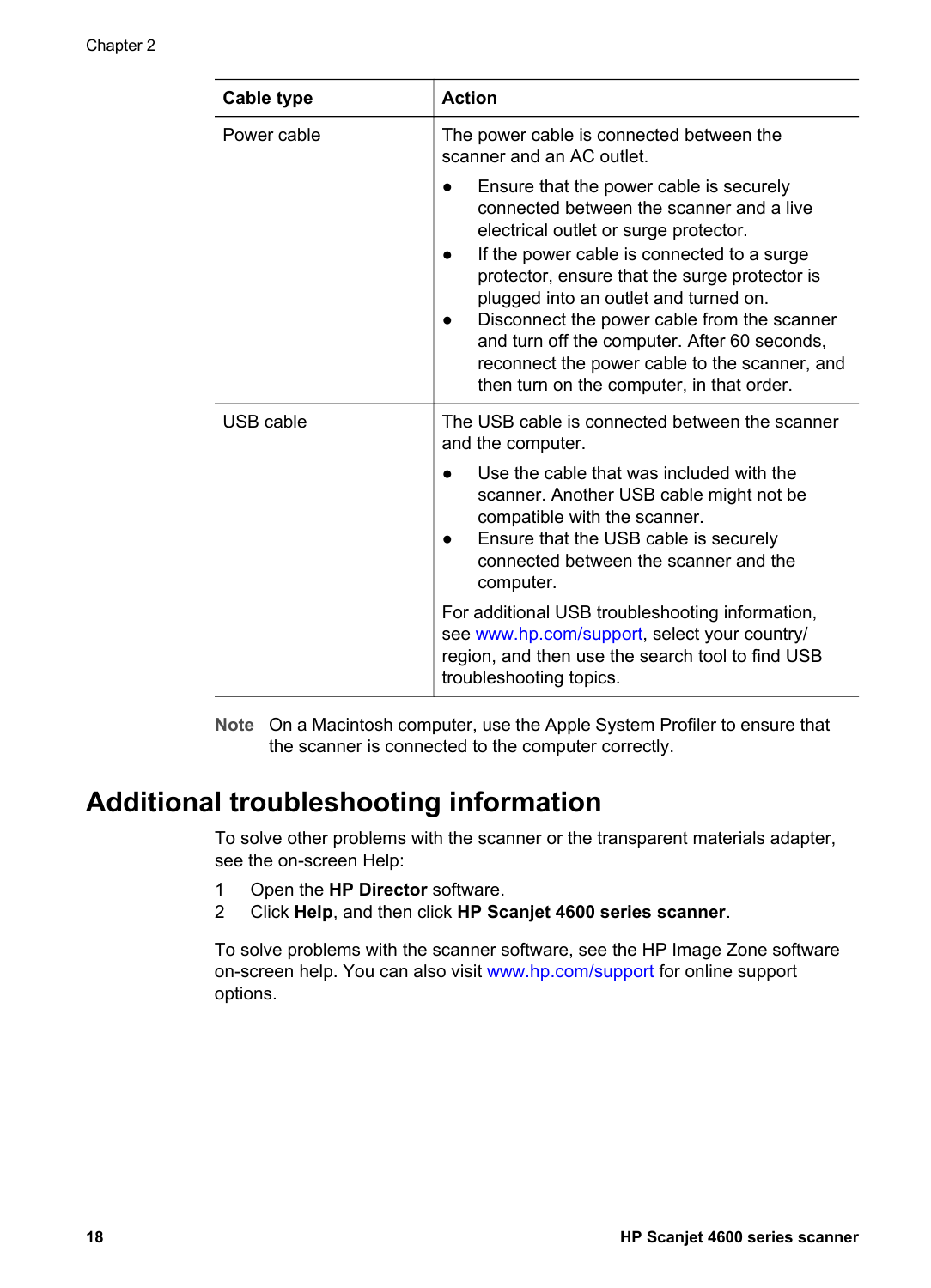## <span id="page-22-0"></span>**Uninstall the software**

Use the following steps to remove the software.

- Do one of the following:
	- From the **Start** menu, point to **Programs** or **All Programs**, point to **HP**, point to the name of your scanner or to **Scanners**, and click **Uninstall Software**.
	- Click **Start**, point to **Settings**, and click **Control Panel** (in Windows XP, click **Start**, and click **Control Panel**). Click **Add/Remove Programs**, select the **HP Image Zone** software, and click **Add/Remove** (or **Change**, depending on your version of Windows). The HP Install Wizard appears.
- Click **Next**.
- Select **Remove** and click **Next**.

The software is removed from your computer.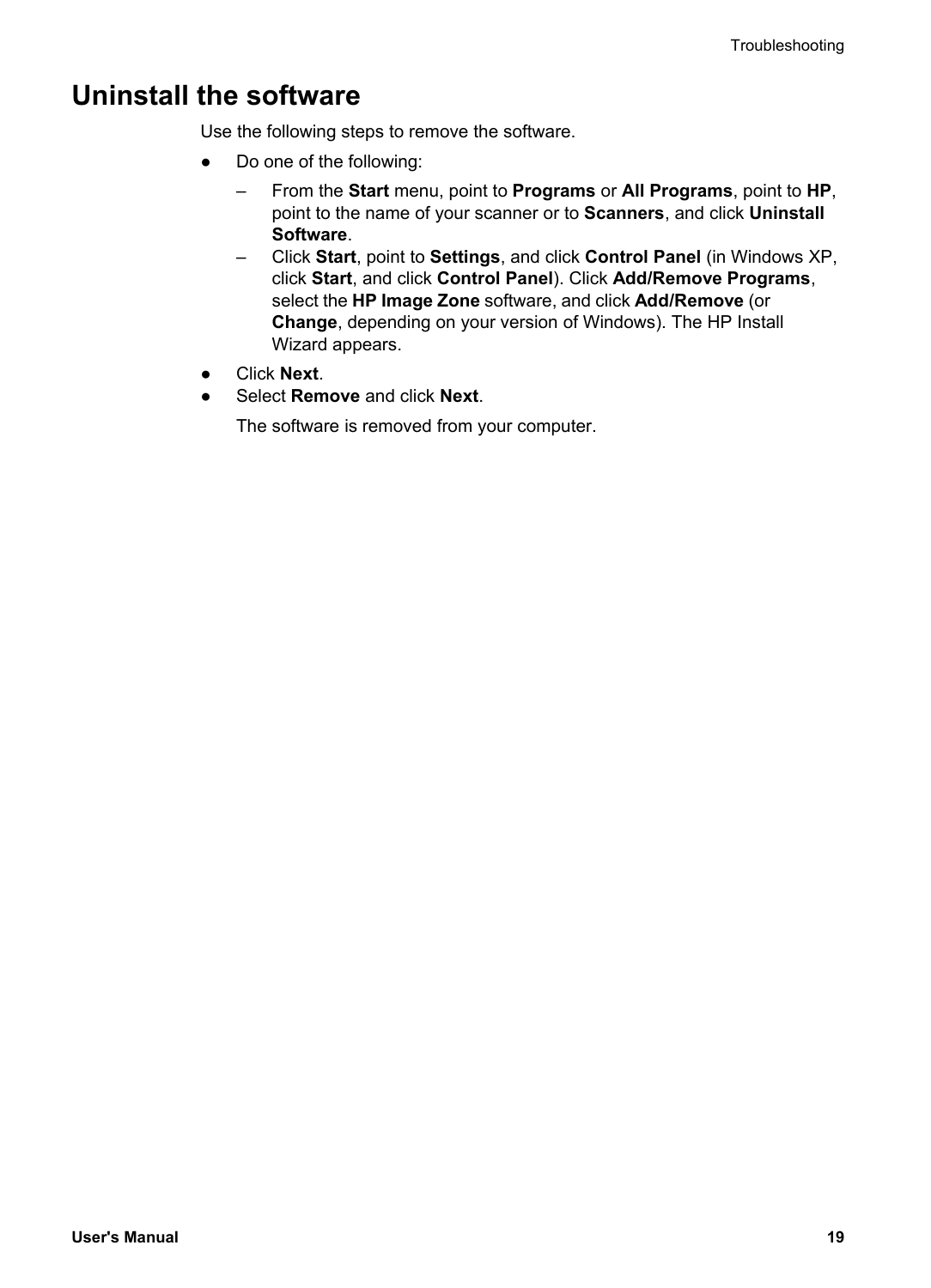# <span id="page-23-0"></span>**3 Customer support**

This section contains support information, including phone numbers and website information.

## **Accessibility website options**

Customers with disabilities can get help with HP products by visiting [www.hp.com/accessibility.](http://www.hp.com/accessibility)

## **HP website**

Visit [www.hp.com](http://www.hp.com) to:

- Learn tips for scanning more effectively and creatively.
- Access HP Scanjet driver updates and software.
- Register your product.
- Subscribe to newsletters, driver and software updates, and support alerts.
- Purchase accessories.

## **Support process**

The HP support process works most effectively if you perform the following steps in the order specified:

- 1 Review the on-screen help for the software and scanner, including the troubleshooting section.
- 2 Access the HP Customer Support Website for support. If you have access to the Internet, you can obtain a wide range of information about your scanner. Visit the HP website for product help, drivers, and software updates at [www.hp.com/support.](http://www.hp.com/support) The HP Customer Support Website is available in the following languages: Dutch, English, French, German, Italian, Portuguese, Spanish, Swedish, Traditional Chinese, Simplified Chinese, Japanese, Korean. (Danish, Finnish, and Norwegian support information is available in English only.)
- 3 Access HP e-support. If you have access to the Internet, connect with HP via e-mail by going to[www.hp.com/support](http://www.hp.com/support). You will receive a personal reply from an HP Customer Support technician. E-mail support is available in the languages listed at that website.
- 4 Contact your local HP dealer. If your scanner has a hardware failure, take it to your local HP dealer for a solution. Service is free during your scanner's limited warranty period. After the warranty period, the dealer will quote a service charge.

Contact the HP Customer Support Center for support by phone. Please consult the following website to check the details and conditions of phone support in your country/region: [www.hp.com/support](http://www.hp.com/support). As a part of HP's continuing efforts to improve phone support information services, we advise you to check the HP website on a regular basis for new information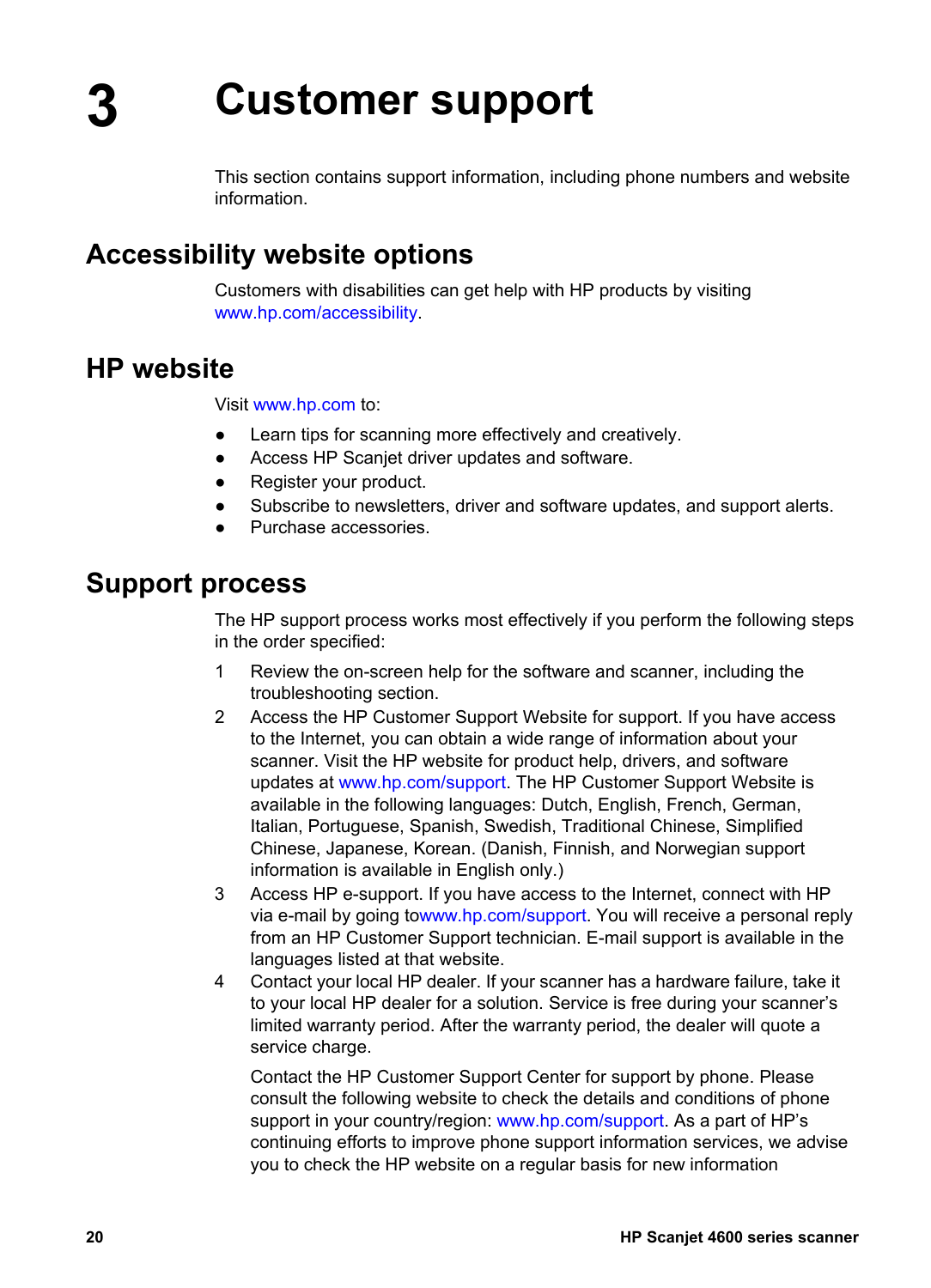<span id="page-24-0"></span>regarding service features and delivery. If you cannot solve the problem by using the above options, call HP while you are in front of your computer and scanner. For faster service, please be prepared to provide the following information:

- The scanner's model number (located on the scanner)
- The scanner's serial number (located on the scanner)
- The computer's operating system
- The version of the scanner software (located on the scanner's CD label)
- Messages displayed at the time the situation occurred

The applicable conditions for HP phone support are subject to change without notice.

Telephone support is free from the date of purchase for the period specified unless otherwise noted.

| Locations            | Free phone support period                                         |
|----------------------|-------------------------------------------------------------------|
| Africa               | 30 days                                                           |
| Asia Pacific         | 1 year                                                            |
| Canada               | 1 year                                                            |
| Europe               | 1 year (see the following tables for<br>details for each country) |
| Latin America        | 1 year                                                            |
| Middle East          | 30 days                                                           |
| <b>United States</b> | 90 days                                                           |

## **Phone support in the United States**

Support is available both during and after the warranty period.

Within the period of your warranty, telephone support is provided free of charge. Call 800-HPINVENT (800-474-6836). U.S. phone support is available in both English and Spanish 24 hours a day, 7 days a week (days and hours of support may change without notice).

After the warranty period, call 800-HPINVENT (800-474-6836). Charges are \$25.00 U.S. per issue, and are charged to your credit card. If you think your HP product needs service, call the HP Customer Support Center, which can help determine if service is required.

## **Phone support in Europe, Middle East, and Africa**

HP Customer Support Center phone numbers and polices may change. Visit the following website to check the details and conditions of phone support in your country/region: [www.hp.com/support.](http://www.hp.com/support)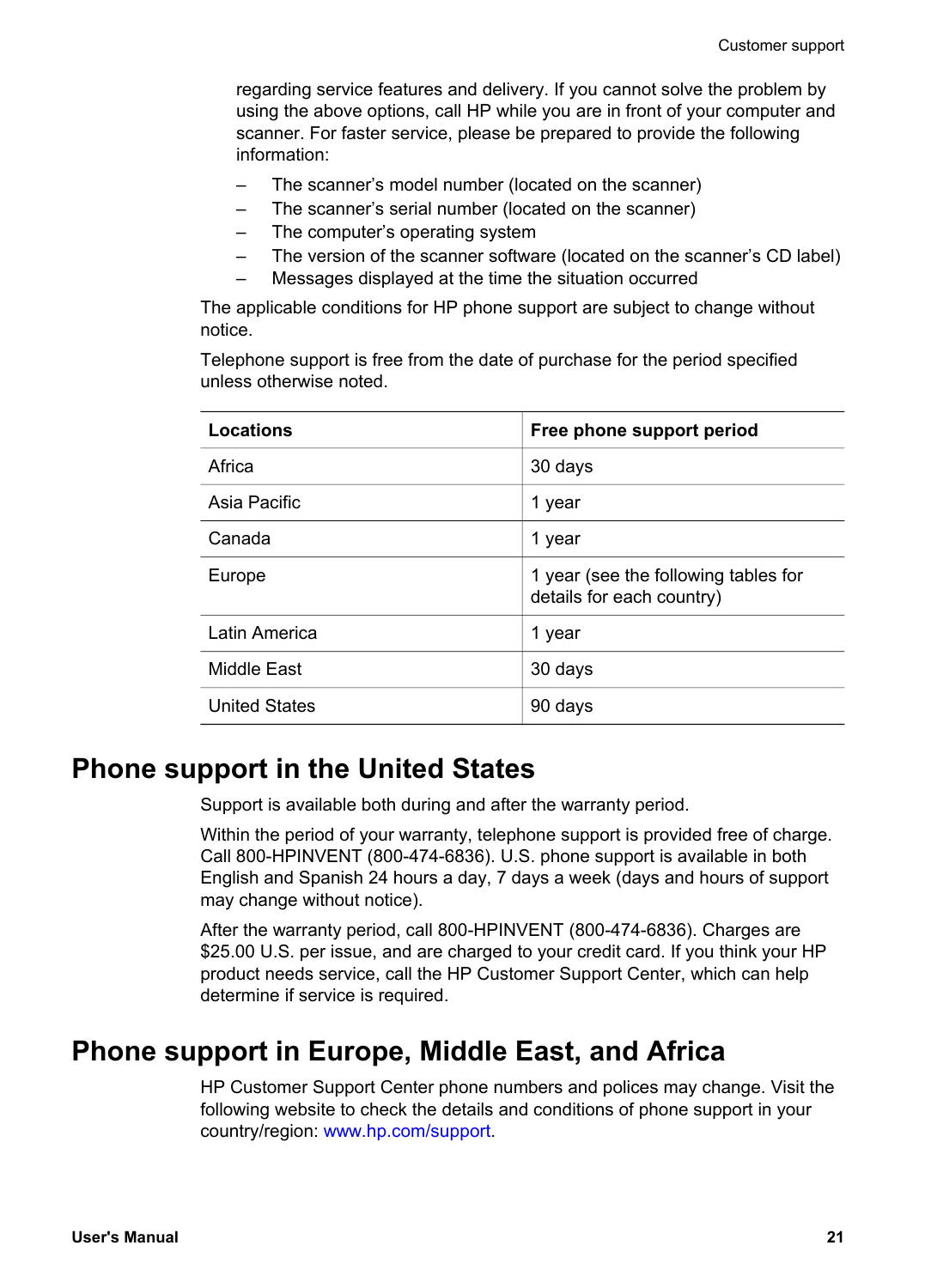| Algeria               | +213 61 56 45 43                                 |
|-----------------------|--------------------------------------------------|
| Austria               | +43 1 86332 1000                                 |
|                       | 0810 -00 1000 (in-country)                       |
| <b>Bahrain</b>        | 800 171 (in-country toll-free)                   |
| Belgium               | 070 300 005 (Dutch)                              |
|                       | 070 300 004 (French)                             |
| <b>Czech Republic</b> | +420 261307310                                   |
| Denmark               | +45 70202845                                     |
| Egypt                 | +20 2 532 5222                                   |
| Finland               | +358 (0) 203 66 767                              |
| France                | +33 (0) 8 92 69 60 22 (Euro 0.34/min)            |
| Germany               | +49 (0) 180 5652 180 (Euro 0.12/min)             |
| Greece                | +30 210 6073603 (international<br>number)        |
|                       | 801 11 225547 (in-country)                       |
|                       | 800 9 2649 (toll-free from Cypress to<br>Athens) |
| Hungary               | +36 1 382 1111                                   |
| Ireland               | 1890 923902                                      |
| Israel                | +972 (0) 9 830 4848                              |
| Italy                 | 848 800 871                                      |
| Luxembourg            | 900 40 006 (French)<br>900 40 007 (German)       |
| Middle East           | +971 4 366 2020 (international<br>number)        |
| Morocco               | +212 224 04747                                   |
| Netherlands           | 0900 2020165 (Euro 0.10 per minute)              |
| Norway                | +47 815 62 070                                   |
| Poland                | +48 22 5666 000                                  |
| Portugal              | 808 201 49 2                                     |
| Romania               | +40 21 315 44 42                                 |
| Russian Federation    | + 7 095 797 3520 (Moscow)                        |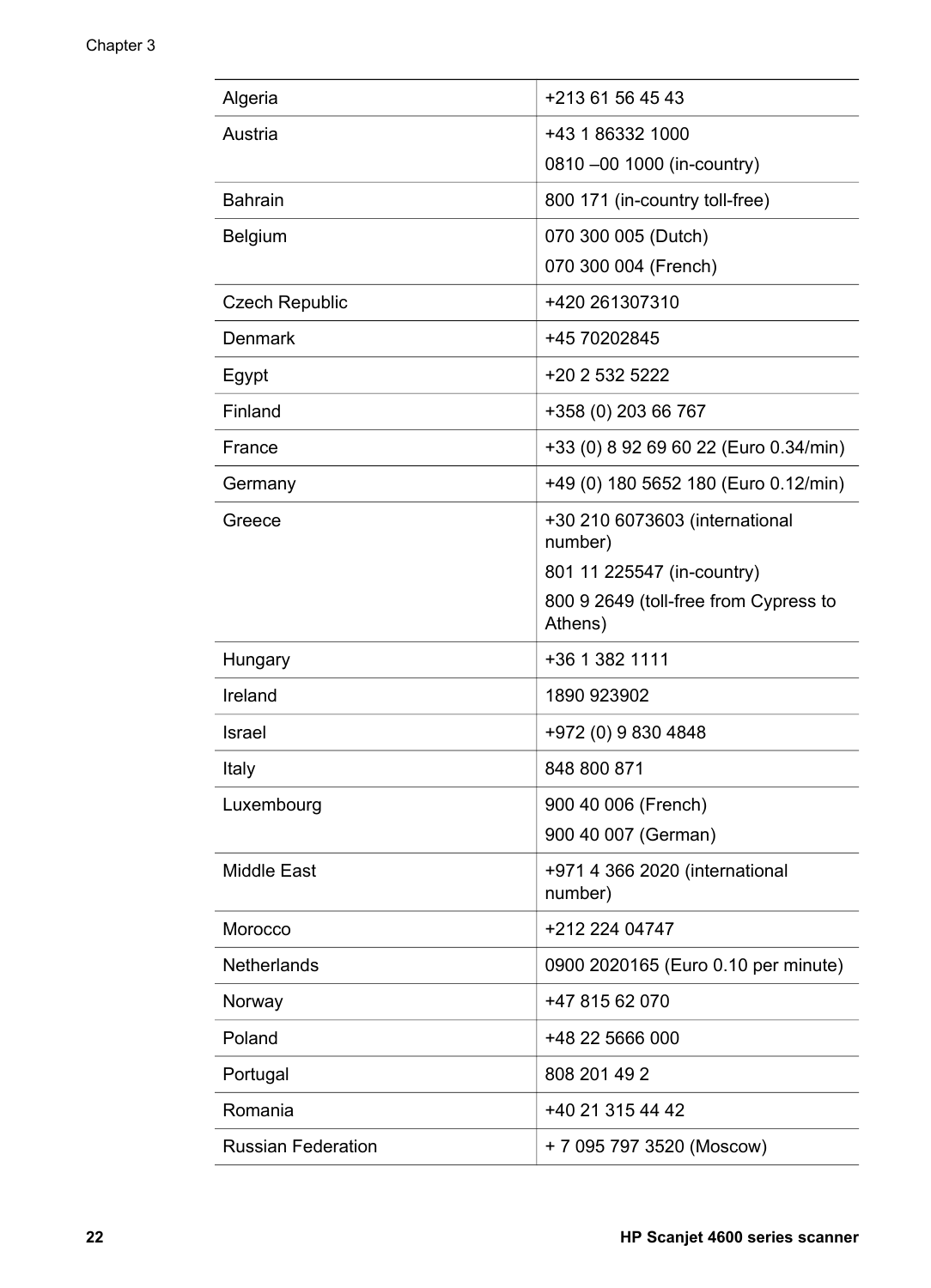<span id="page-26-0"></span>

| (continued) |
|-------------|
|             |

|                             | + 7 812 346 7997 (St. Petersburg)                                       |
|-----------------------------|-------------------------------------------------------------------------|
| Saudi Arabia                | 800 897 1444 (in-country toll-free)                                     |
| Slovakia                    | +421 2 50222444                                                         |
| South Africa                | 086 000 1030 (RSA) +27-11 258<br>9301 (Outside RSA)                     |
| Spain                       | 902 010 059                                                             |
| Sweden                      | +46 (0) 77-120 4765                                                     |
| Switzerland                 | 0848 672 672                                                            |
|                             | (German, French, Italian – Peak time<br>0.08 CHF/Outside peak 0.04 CHF) |
| Tunisia                     | +216 71 89 12 22                                                        |
| Turkey                      | +90 216 579 71 71                                                       |
| Ukraine                     | +7 (380 44) 490 3520                                                    |
| <b>United Arab Emirates</b> | 800 4520 (in-country toll-free)                                         |
| United Kingdom              | +44 (0)870 010 4320                                                     |

## **Other phone support worldwide**

HP Customer Support Center phone numbers and polices may change. Visit the following website to check the details and conditions of phone support in your country/region: [www.hp.com/support.](http://www.hp.com/support)

| Argentina                         | +54 11 4778 8380<br>0 810 555 5520                                                 |
|-----------------------------------|------------------------------------------------------------------------------------|
| Australia                         | +61 (3) 8877 8000 (or local (03) 8877<br>8000)                                     |
| <b>Brazil</b>                     | (11) 3747 7799 (Grande São Paulo)<br>0800 157751 (Outside Grande São<br>Paulo)     |
| Canada                            | 1-800 -474 -6836<br>(905)-206-4663 (from within local<br>Mississauga calling area) |
| Central America and the Caribbean | +1 800 711 2884                                                                    |
| Chile                             | 800 360 999                                                                        |
| China                             | +86 (21) 3881 4518                                                                 |
| Colombia                          | 01-800-51-HP-INVENT                                                                |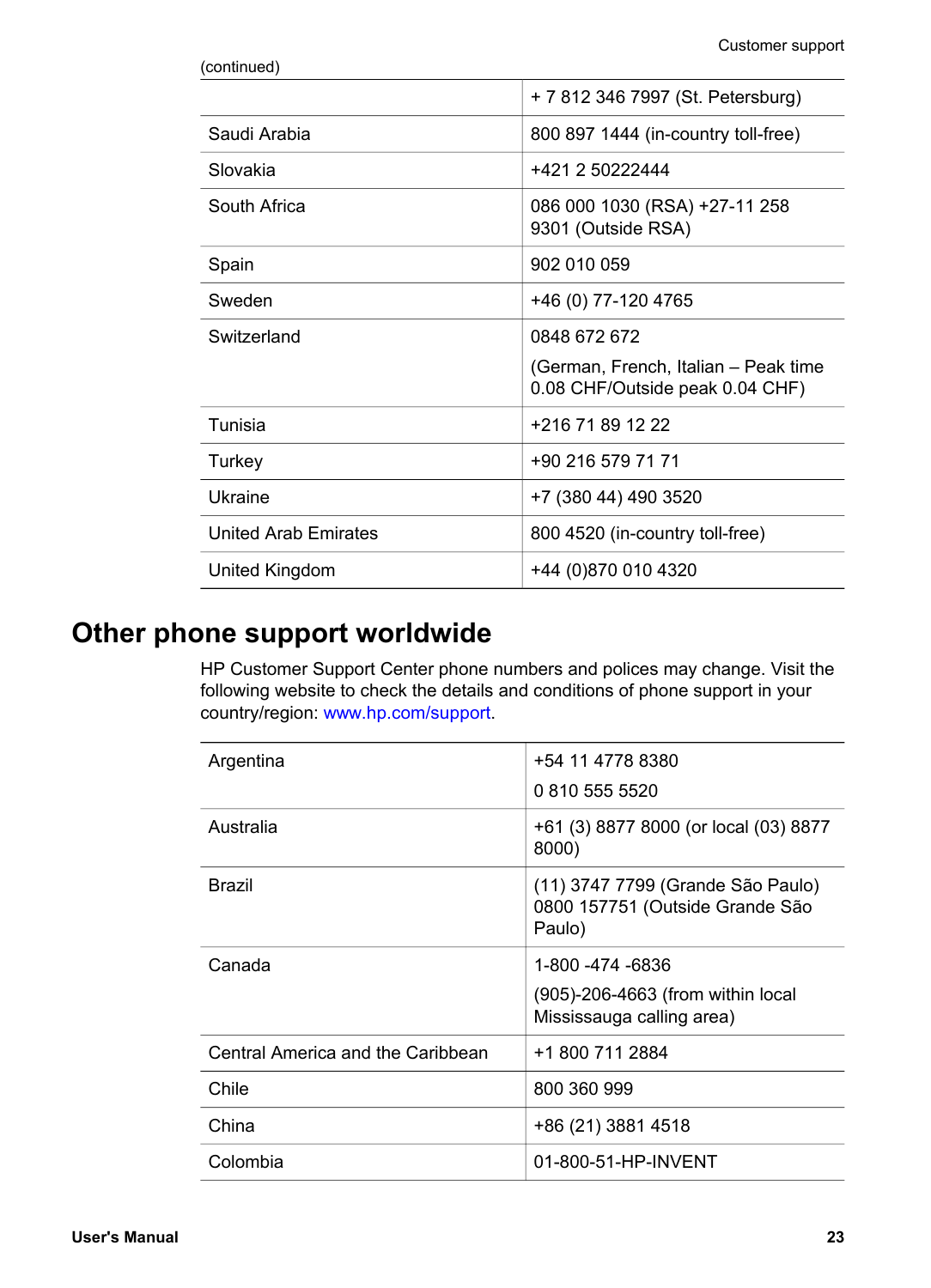#### Chapter 3

| (continued)          |                                 |
|----------------------|---------------------------------|
| Costa Rica           | 0-800-011-4114                  |
|                      | 1-800-711-2884                  |
| Dominican Republic   | 1-800-711-2884                  |
| Ecuador              | 999-119 (Andinatel)             |
|                      | +1-800-711-2884 (Andinatel)     |
|                      | 1-800-225-528 (Pacifitel)       |
|                      | +1-800-711-2884 (Pacifitel)     |
| Guatemala            | 18009995105                     |
| Hong Kong SAR        | +852 2802 4098                  |
| India                | 1600 447737                     |
| Indonesia            | +62 (21) 350 3408               |
| Jamaica              | 1-800-7112884                   |
| Japan                | 0570 000 511 (inside Japan)     |
|                      | +81 3 3335 9800 (outside Japan) |
| Korea, Republic of   | +82 1588-3003 (Seoul)           |
| Malaysia             | 1800805405                      |
| Mexico               | 01-800-4726684                  |
|                      | (55) 5258 9922                  |
| New Zealand          | +64 (9) 356 6640                |
| Nigeria              | +234 1 3204 999                 |
| Panama               | 001 800 711 2884                |
| Peru                 | 0 800 10111                     |
| Philippines          | + 63 (2) 867 3551               |
| Puerto Rico          | +1 877 2320 589                 |
| Singapore            | +65 6272 5300                   |
| Taiwan               | +886 0 800 010055               |
| Thailand             | +66 (0) 2 353 9000              |
| Trinidad & Tobago    | 1800 7112884                    |
| <b>United States</b> | 1800 474-6836 (800 HPINVENT)    |
| Venezuela            | 0-800-4746-8368                 |
| Vietnam              | +84 (0) 8 823 4530              |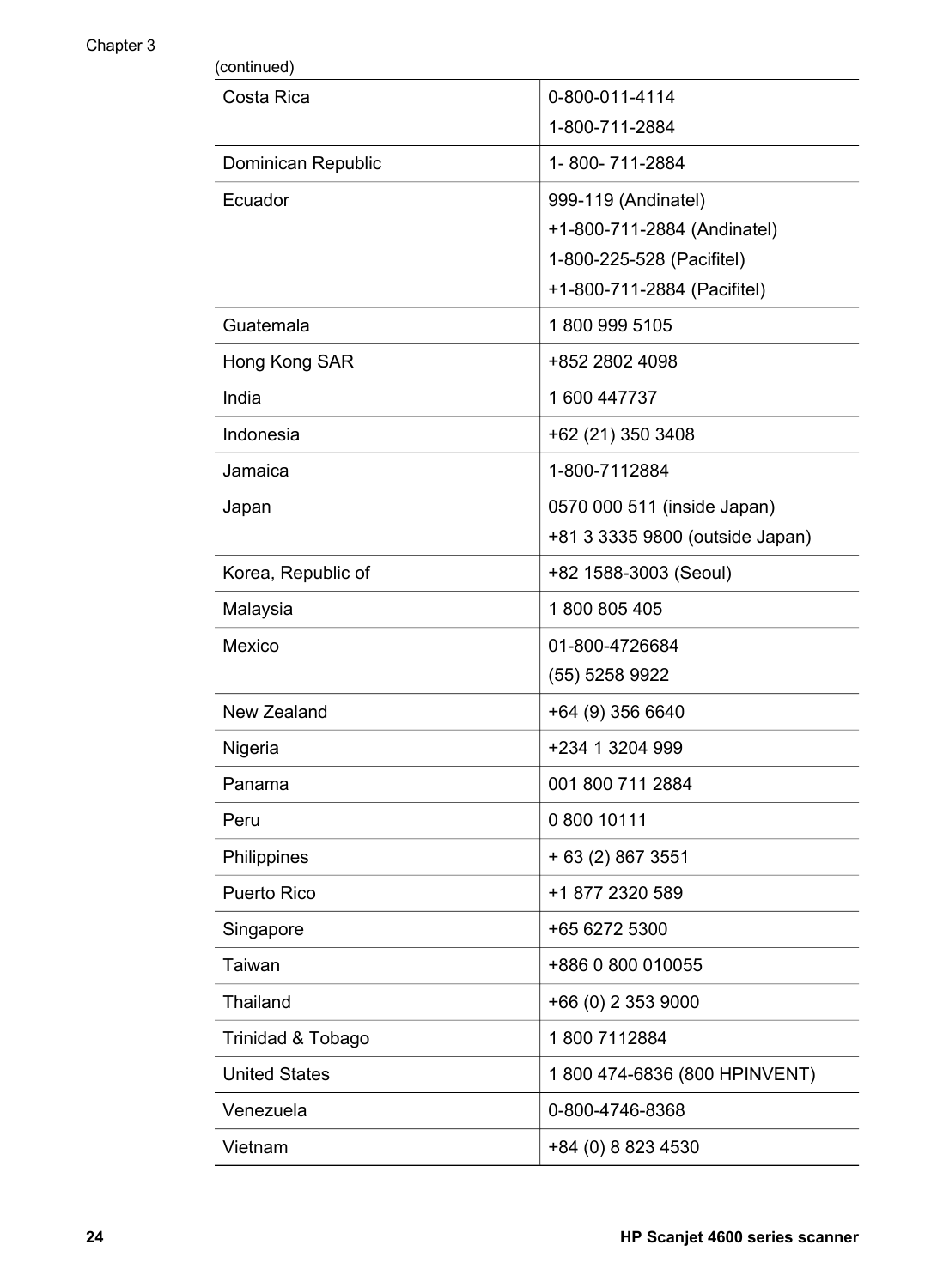## <span id="page-28-0"></span>**4 Product specifications and options**

This section contains the product specifications for the HP Scanjet 4600 series scanner and accessories.

## **Scanner specifications**

| <b>Name</b>                                           | <b>Description</b>                                                                                                                                                                                                  |
|-------------------------------------------------------|---------------------------------------------------------------------------------------------------------------------------------------------------------------------------------------------------------------------|
| Scanner type                                          | Flatbed                                                                                                                                                                                                             |
| Scanner weight<br>(without holder)                    | 1.4 kg (3.1 pounds)                                                                                                                                                                                                 |
| Holder weight                                         | HP Scanjet 4600/4630: 0.5 kg (1.1 pound)                                                                                                                                                                            |
|                                                       | HP Scanjet 4650/4670: 1.3 kg (2.9 pounds))                                                                                                                                                                          |
| Scanning<br>element                                   | Scanning element 2400 ppi (pixels per inch) linear sensor                                                                                                                                                           |
| Maximum item<br>size (without<br>holder)              | 410 x 300 x 17 mm (16.14 x 11.81 x 0.67 inches)                                                                                                                                                                     |
| Interface                                             | USB 2.0 Hi-Speed                                                                                                                                                                                                    |
| Optical resolution                                    | 2400 ppi x 2400 ppi                                                                                                                                                                                                 |
| Selectable<br>resolution                              | 12 dpi to 999,999 enhanced dpi at 100 percent scaling                                                                                                                                                               |
| AC line voltage                                       | 100-120 V 60 Hz - North America                                                                                                                                                                                     |
|                                                       | 200-240 V 50 Hz Continental Europe, United Kingdom,<br>Australia 100-240 V 50 Hz/60 Hz - rest of the world                                                                                                          |
| Power<br>consumption<br>and regulatory<br>information | For power consumption data, information on power<br>supplies and regulatory information see the<br>regulatory_supplement.htm file on the HP Imaging Zone<br>software CD.                                            |
|                                                       | The HP Scanjet 4600 series scanners are Energy Star<br>compliant. As an Energy Star partner, Hewlett-Packard<br>Company has determined that this product meets the<br>Energy Star guidelines for energy efficiency. |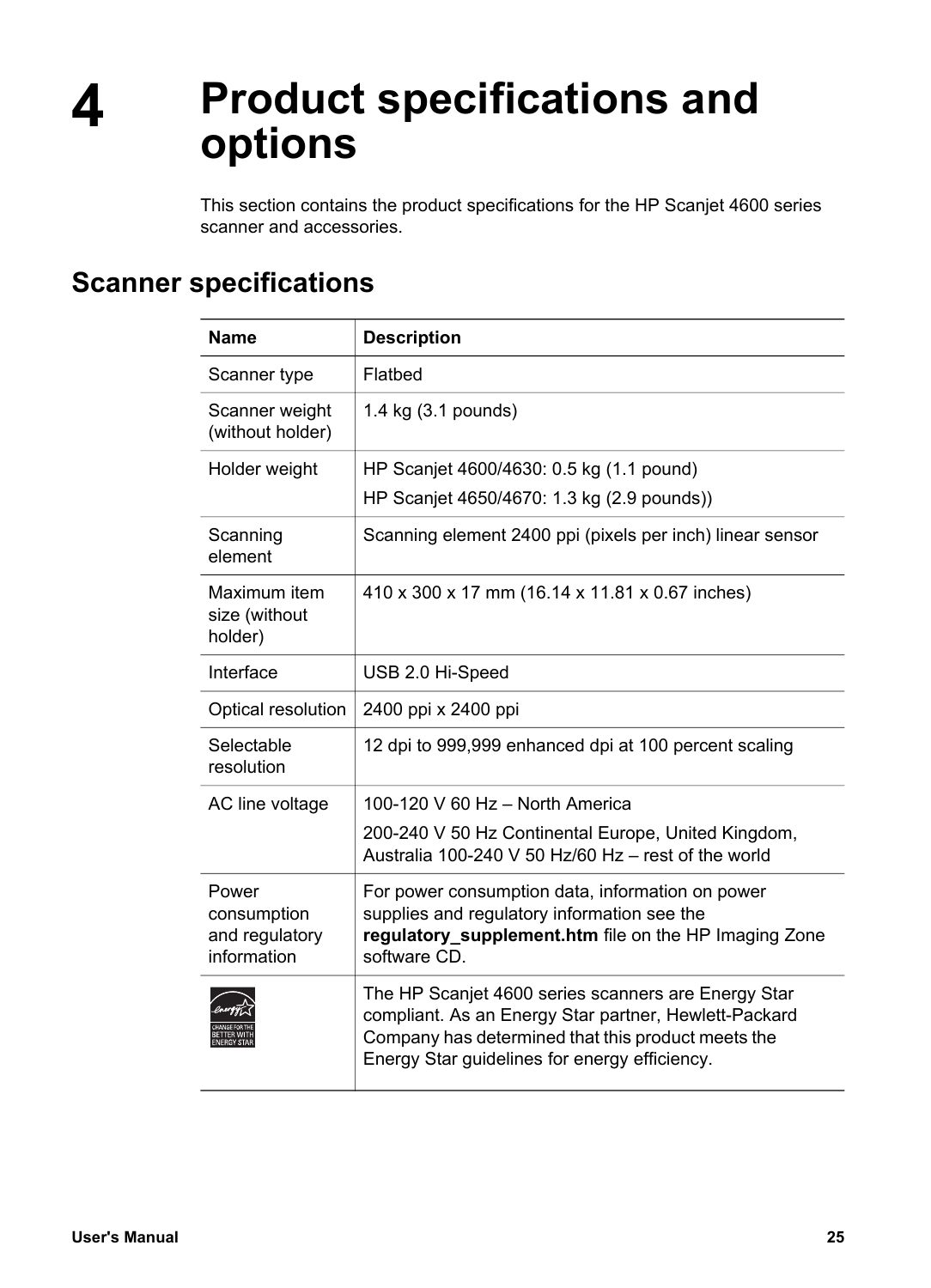## <span id="page-29-0"></span>**Transparent materials adapter (TMA) specifications**

The following specifications refer to the transparent materials adapter (TMA) and not the scanner. The adapter is included with the HP Scanjet 4630/4670 scanner, and can be purchased separately for the HP Scanjet 4600/4650 scanner.

| <b>Name</b>                | <b>Description</b>                                                             |
|----------------------------|--------------------------------------------------------------------------------|
| Slide media types          | All standard types of 35 mm slides up to 3.2 mm thick:<br>Types A, SB, and LKM |
| Negative media<br>type     | $35 \text{ mm}$                                                                |
| Slide media<br>capacity    | 1                                                                              |
| Negative media<br>capacity | 1 negative strip with a maximum of 1 frame per strip                           |
| <b>Size</b>                | 24 x 106.8 x 168 mm (0.95 x 4.2 x 6.6 inches)                                  |
| Weight                     | $0.2$ kg $(0.44$ pounds)                                                       |
| Power<br>requirements      | 12.0 VDC, 340 mA, 4.22 watts (supplied by scanner)                             |